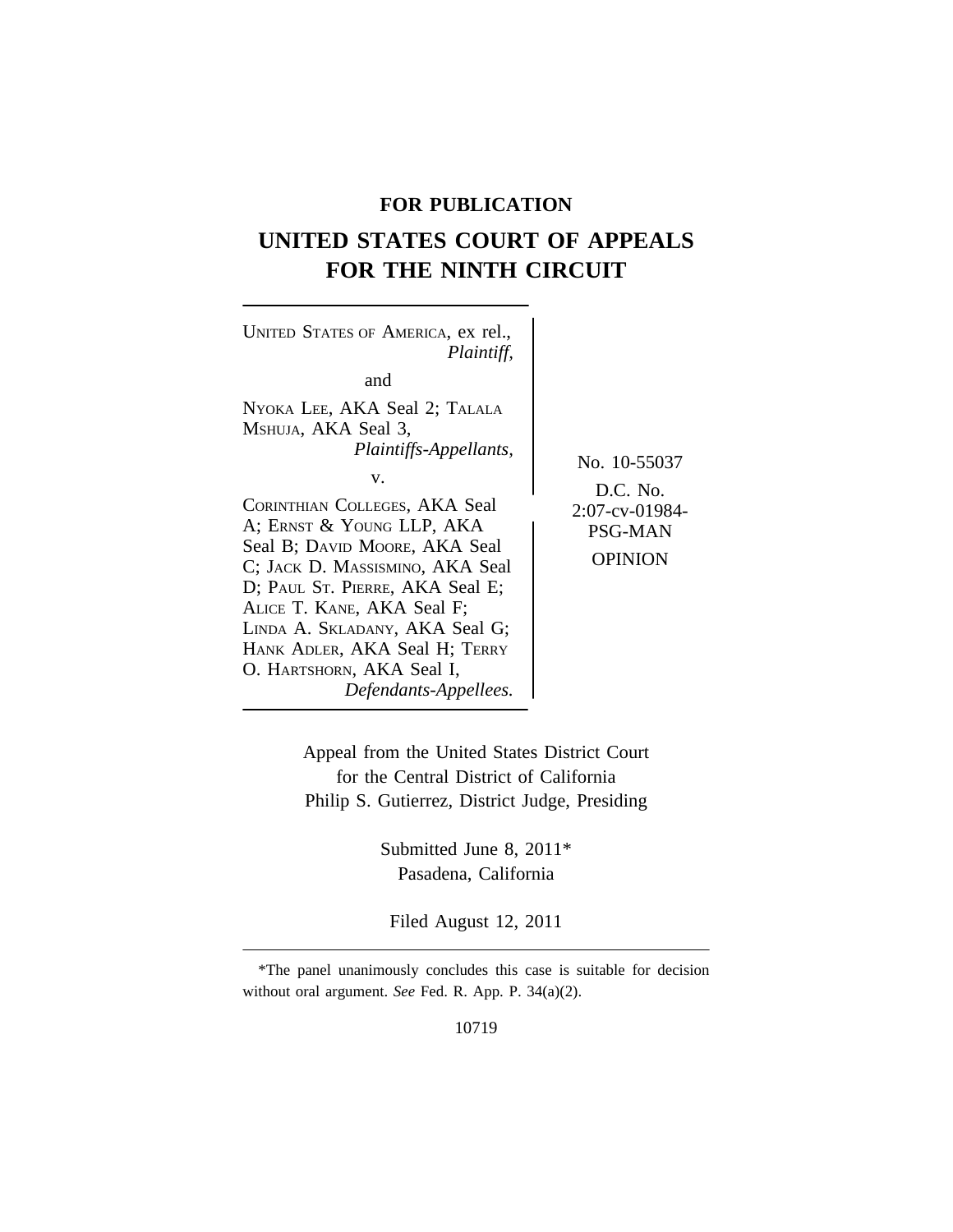Before: Betty B. Fletcher and N. Randy Smith, Circuit Judges, and Rudi M. Brewster, District Judge.\*\*

Opinion by Judge B. Fletcher

<sup>\*\*</sup>The Honorable Rudi M. Brewster, Senior District Judge for the U.S. District Court for Southern California, San Diego, sitting by designation.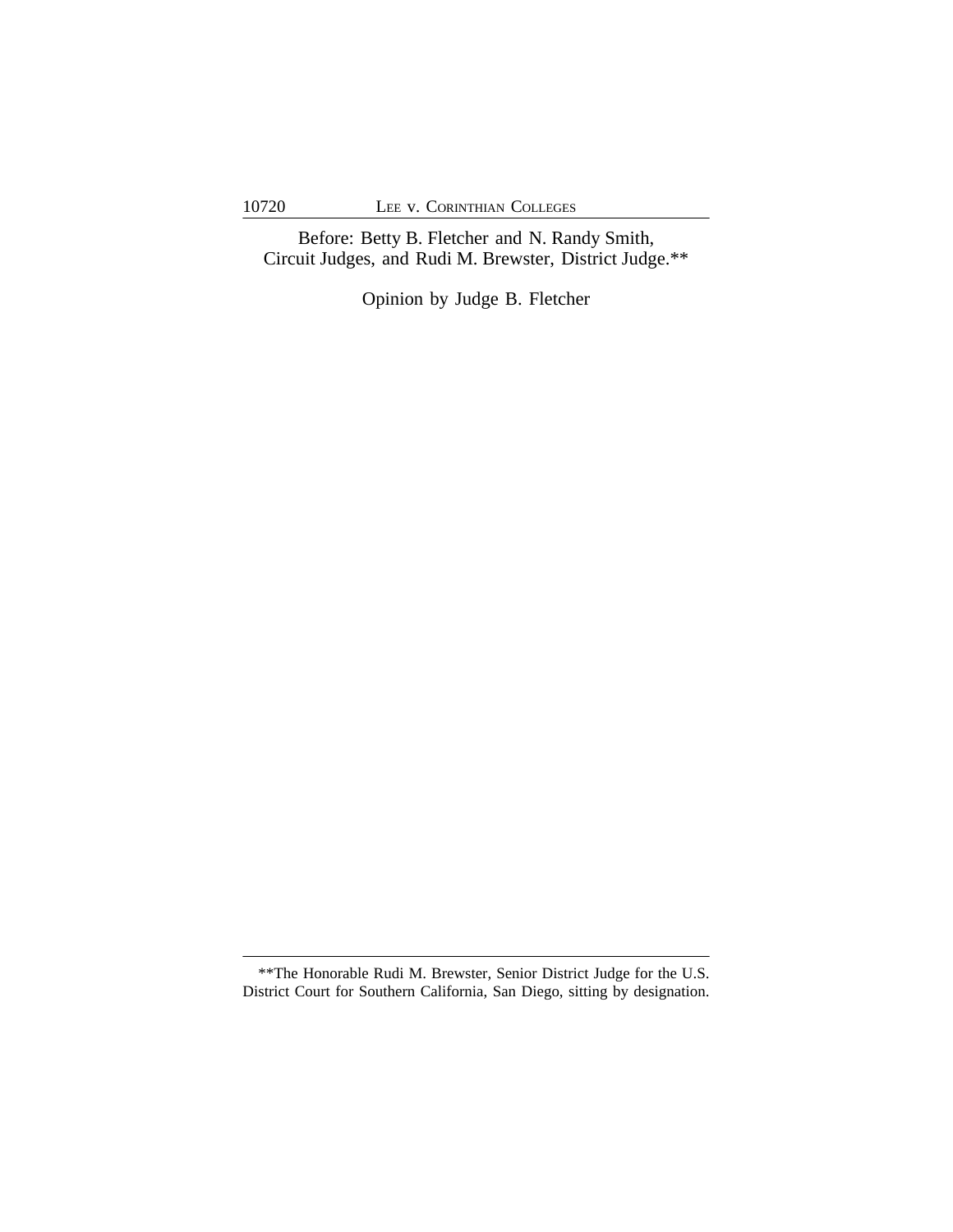## **COUNSEL**

Scott D. Levy, Law Offices of Scott D. Levy & Associates P.C., Houston, Texas, for the appellants.

Brad D. Brian, Blanca F. Young, Munger Tolles & Olson LLP, Los Angeles, California, for appellee Corinthian Colleges, Inc.

Timothy J. Hatch, James L. Zelenay, Jr., Gibson, Dunn & Crutcher LLP, Los Angeles, California; Bruce M. Cormier, Ernst & Young LLP, Washington, DC, for appellee Ernst & Young LLP.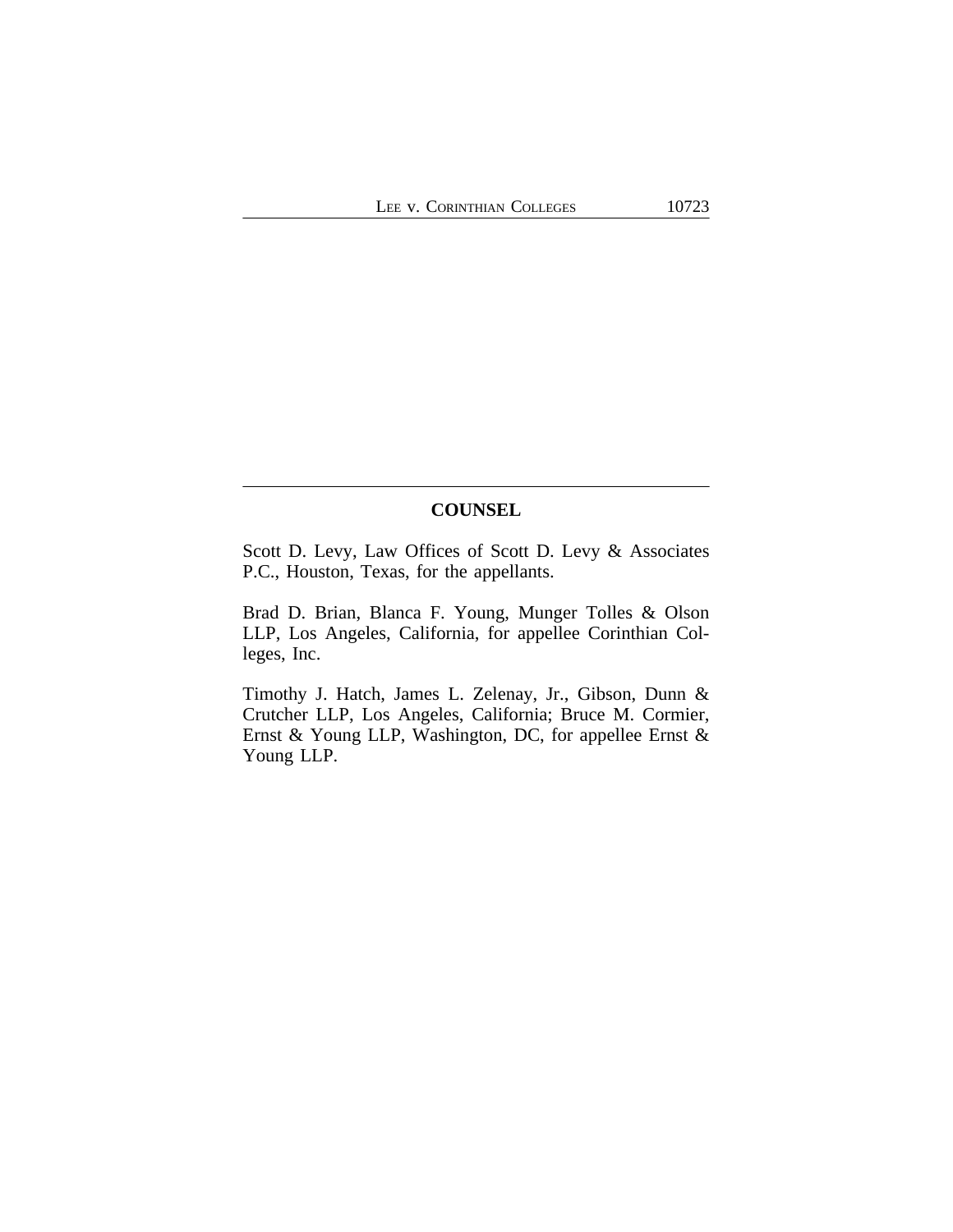#### **OPINION**

### B. FLETCHER, Circuit Judge:

Nyoka Lee and Talala Mshuja ("Relators"), *qui tam* relators who bring this action on behalf of the United States government, appeal the district court's judgment dismissing, without leave to amend, their original complaint ("Complaint") against Corinthian Colleges, Inc. ("Corinthian"); David Moore, Jack D. Massimino, Paul St. Pierre, Alice T. Kane, Linda A. Skladany, Hank Adler, and Terry O. Hartshorn (collectively "Individual Defendants"); and Ernst & Young LLP ("EY"), under Federal Rule of Civil Procedure 12(b)(6). Relators allege that Corinthian, with the help of EY, falsely certified to the Department of Education ("DOE") its compliance with the Higher Education Act's ("HEA") ban on recruiter-incentive compensation in order to receive federal education funds, thereby violating the False Claims Act ("FCA"). The district court granted Corinthian's and EY's motions to dismiss the Complaint under Federal Rule of Civil Procedure 12(b)(6). The district court concluded that Relators had failed to allege a false statement and scienter, two elements of the FCA, because Corinthian's recruiter Compensation Program as alleged falls within the HEA Safe Harbor Provision promulgated by the DOE. Relators timely appealed. We have jurisdiction under 28 U.S.C. § 1291, and we reverse and remand.

## **I.**

## **A. General Background**

The federal government distributes funds under Title IV of the HEA, 20 U.S.C. § 1094, in order to assist with the costs of secondary education. In order to receive federal funds under the HEA, schools must enter with the DOE into a Program Participation Agreement, in which they agree to abide by a host of statutory, regulatory, and contractual require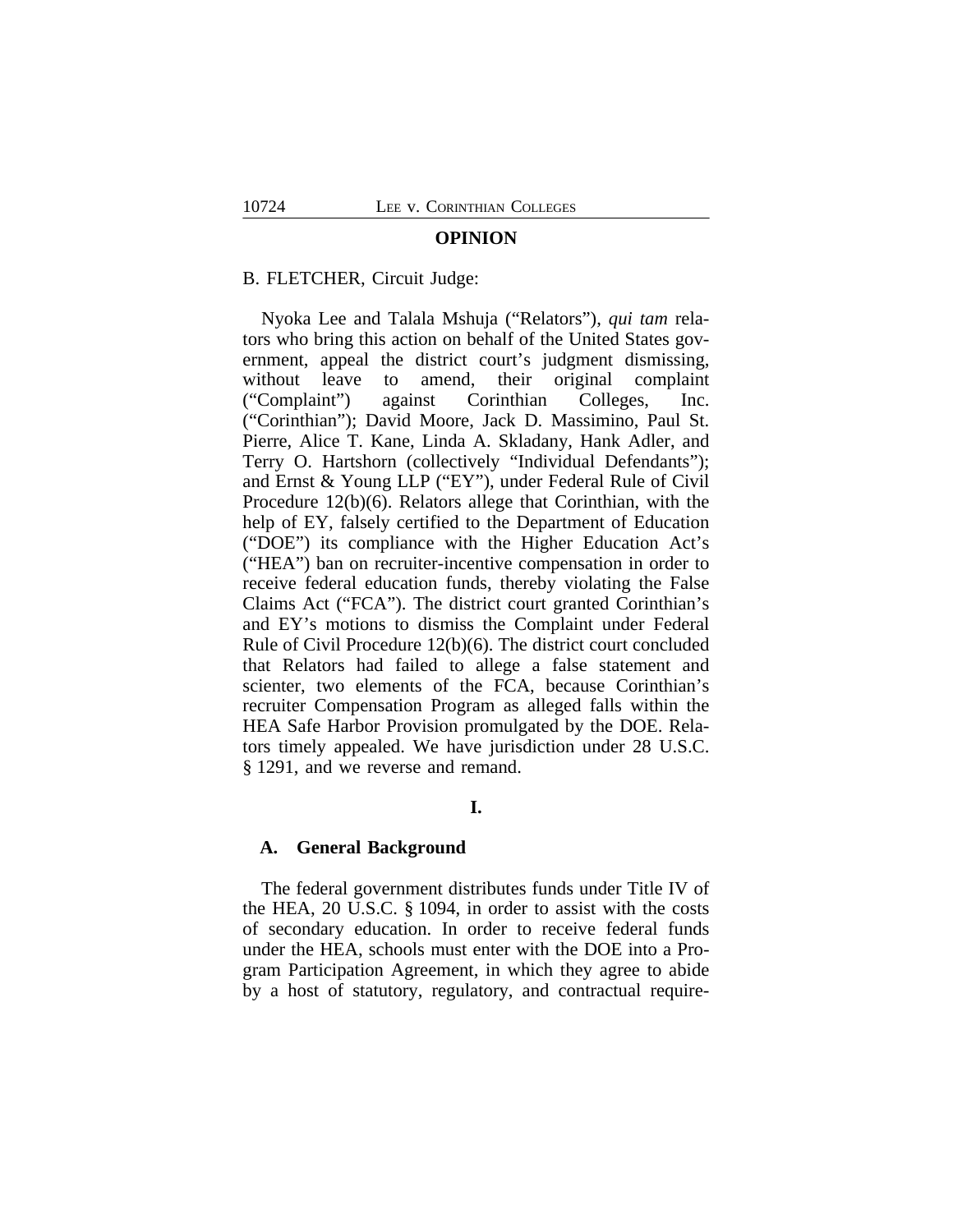LEE V. CORINTHIAN COLLEGES 10725

ments. *U.S. ex rel. Hendow v. University of Phoenix*, 461 F.3d 1166, 1168 (9th Cir. 2006) ("*Hendow*"); *see also* 34 C.F.R § 668.14(a) (2010). Among these requirements is a recruiterincentive compensation ban, which prohibits institutions from paying recruiters "incentive payments" based on the number of students they enroll. More specifically, this ban prohibits schools from "provid[ing] any commission, bonus, or other incentive payment based directly or indirectly on success in securing enrollments or financial aid to any persons or entities engaged in any student recruiting or admission activities or in making decisions regarding the award of student financial assistance." 20 U.S.C.  $\S$  1094(a)(20). "This requirement is meant to curb the risk that recruiters will 'sign up poorly qualified students who will derive little benefit from the subsidy and may be unable or unwilling to repay federally guaranteed loans.' " *Hendow*, 461 F.3d at 1168-69 (citation omitted).

In 2002, the DOE amended its previous regulations and created a "safe harbor" provision interpreting and clarifying this ban on recruiter-incentive compensation. The regulation provides that an educational institution may, without violating the ban on incentive compensation, provide "payment of fixed compensation, such as a fixed annual salary or a fixed hourly wage, as long as that compensation is not adjusted up or down more than twice during any twelve month period, and any adjustment is not based solely on the number of students recruited, admitted, enrolled, or awarded financial aid." 34 C.F.R § 668.14(b)(22)(ii)(A) (2010) ("Safe Harbor Provision"). Both the ban on incentive compensation and the Safe Harbor Provision were in effect when this suit was filed.**<sup>1</sup>**

**<sup>1</sup>**Since this suit was filed, the DOE has engaged in negotiated rulemaking to reexamine this and other HEA safe harbor provisions. In the final regulations resulting from this process, which took effect in July 2011, the DOE eliminated the Safe Harbor Provision for salary-based compensation. *See* 75 Fed. Reg. 66832 (Oct. 29, 2010). In commenting on the elimination of the Safe Harbor Provision, the DOE notes that "the Department's experience has demonstrated that unscrupulous actors routinely rely upon these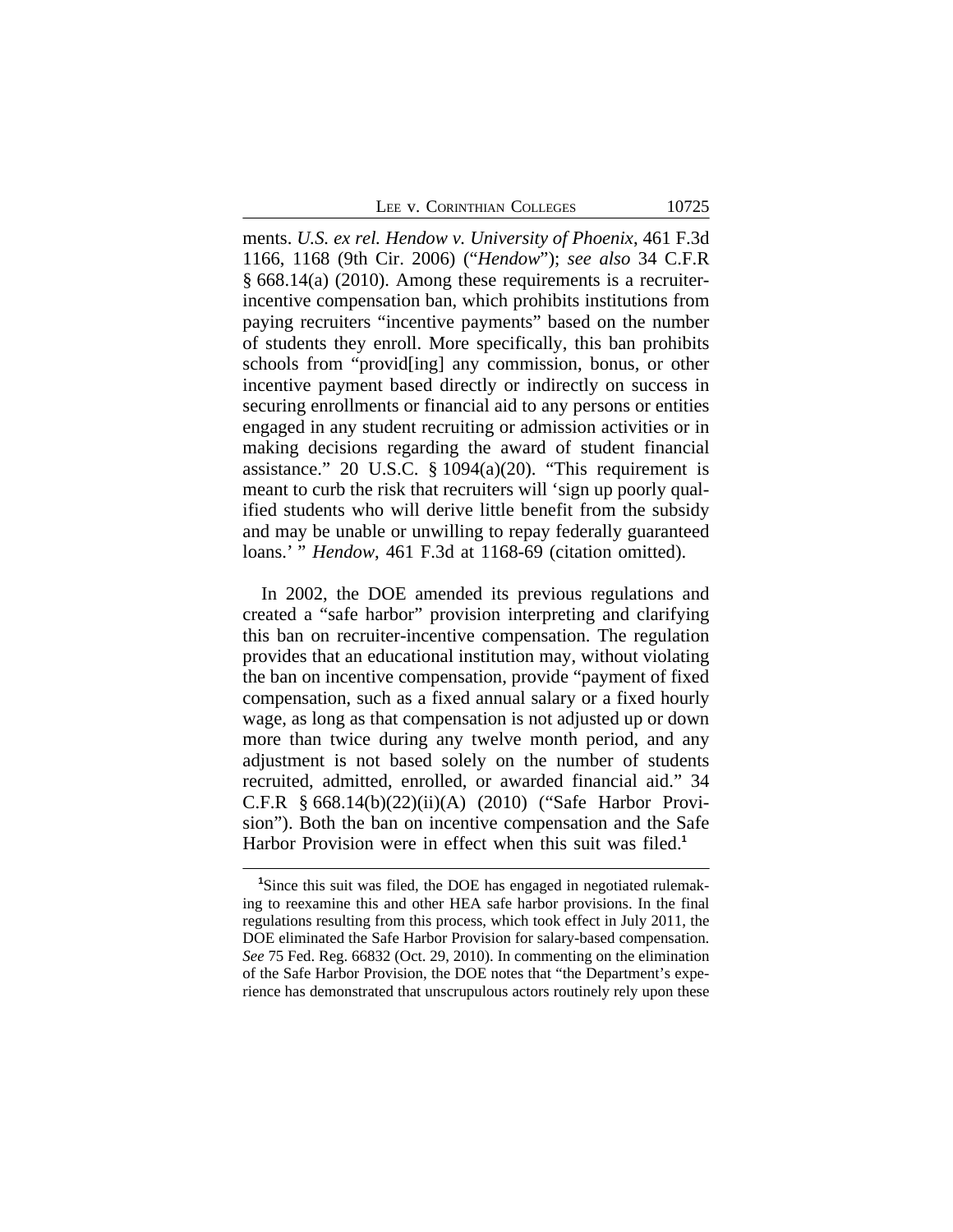## **B. Factual and Procedural Background**

Corinthian, a public company headquartered in Orange County, California, operates for-profit vocational schools throughout the United States. The Individual Defendants are members of Corinthian's Board of Directors. EY is the independent auditor of Corinthian. Relators are a former employee of and an independent contractor to Corinthian.

On March 26, 2007, Relators filed under seal a *qui tam* action on behalf of the United States government, 31 U.S.C. § 3729 *et seq*., against Corinthian, the Individual Defendants, and EY (collectively "Defendants"). *See* 31 U.S.C. § 3730(b)(1). In their Complaint, Relators assert against Defendants four causes of action under the False Claims Act ("FCA"), 31 U.S.C. § 3729(a)(1), (2), (3), (7) (current version at 31 U.S.C. § 3729(a)(1)(A), (B), (C), (G)). Relators also assert several state law claims. On February 25, 2009, the United States gave notice it would not intervene in the action. As relevant here, the allegations in the Complaint are as follows.

Corinthian receives billions of dollars from the federal government under Title IV of the HEA. Despite the HEA's ban on incentive compensation, Corinthian, "as a matter of corporate practice," "pay[s] recruiters bonuses amounting to 2.5% to 10% of their base pay based on the number of students they recruit." More specifically:

safe harbors to circumvent the intent of [the incentive compensation ban] of the HEA." *Id.* at 66872. According to the DOE, "the safe harbors have served to obstruct [the objectives of the incentive compensation ban] and have hampered the Department's ability to efficiently and effectively administer the title IV, HEA programs." *Id*. Thus, going forward, educational institutions must comply with the ban on incentive compensation in order to be eligible for federal grant money, but will no longer be able to rely on the Safe Harbor Provision to shield compensation programs based directly or indirectly upon recruitment numbers.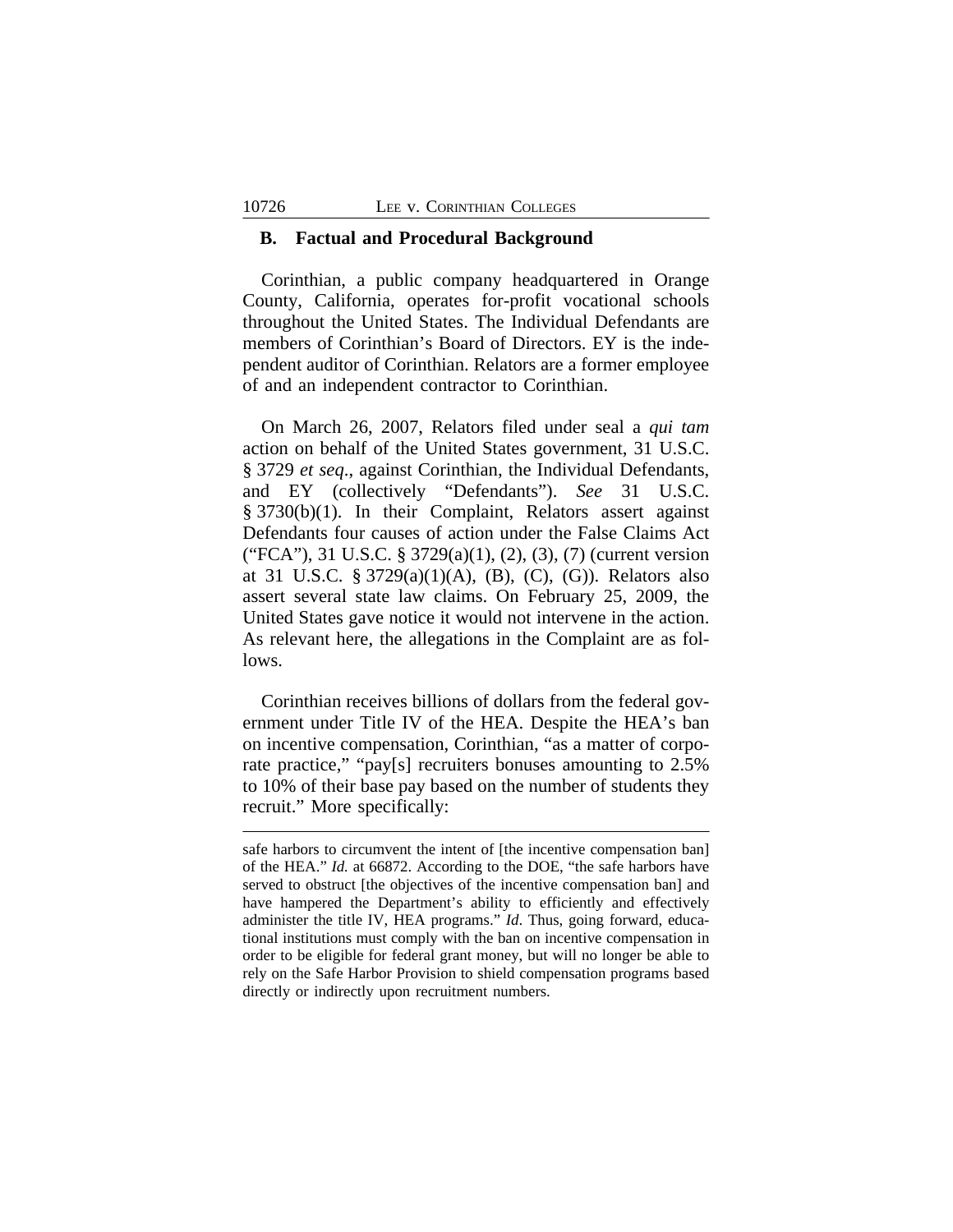As a matter of corporate practice since at least July 2005, recruiters have been required to meet a certain enrollment quota, depending on their salary grade and title. Those recruiters that exceed their quotas receive raises of 2.5% to 10% of their base salary, every six months, depending on the number of new recruits they sign up. The bonus criteria are set forth in a matrix designed by Corinthian. Employees failing to meet their quotas are disciplined, demoted, or terminated.

The promotion guidelines applicable to Corinthian recruiters are presented in a document entitled Corinthian Admissions Representative Compensation Program ("Compensation Program"), which is attached to the Complaint as Exhibit A. Defendants do not contest the authenticity of this document. *See Lee v. City of Los Angeles*, 250 F.3d 668, 688 (9th Cir. 2001).

According to the Complaint, Corinthian and the Individual Defendants are liable to the United States under the FCA because of their "use of false statements to obtain HEA, Title IV loan funds. Specifically, in requesting and receiving approximately one-half-billion dollars annually, [Corinthian and the Individual Defendants] falsely represented that Corinthian complied with HEA's prohibitions against using incentive payments for recruiters, which is a core prerequisite to receive any HEA Title IV funds."

The Complaint also alleges that EY "falsely certified that Corinthian was in compliance with recruiter compensation prohibitions." EY allegedly "rubber stamped the information provided to it by Corinthian" and "issued its compliance audits and financial statement audit opinions knowing them to be false and/or in reckless disregard of the truth or falsity of the information provided to the United States." EY thereby "fraudulently caused the United States to pay Title IV, HEA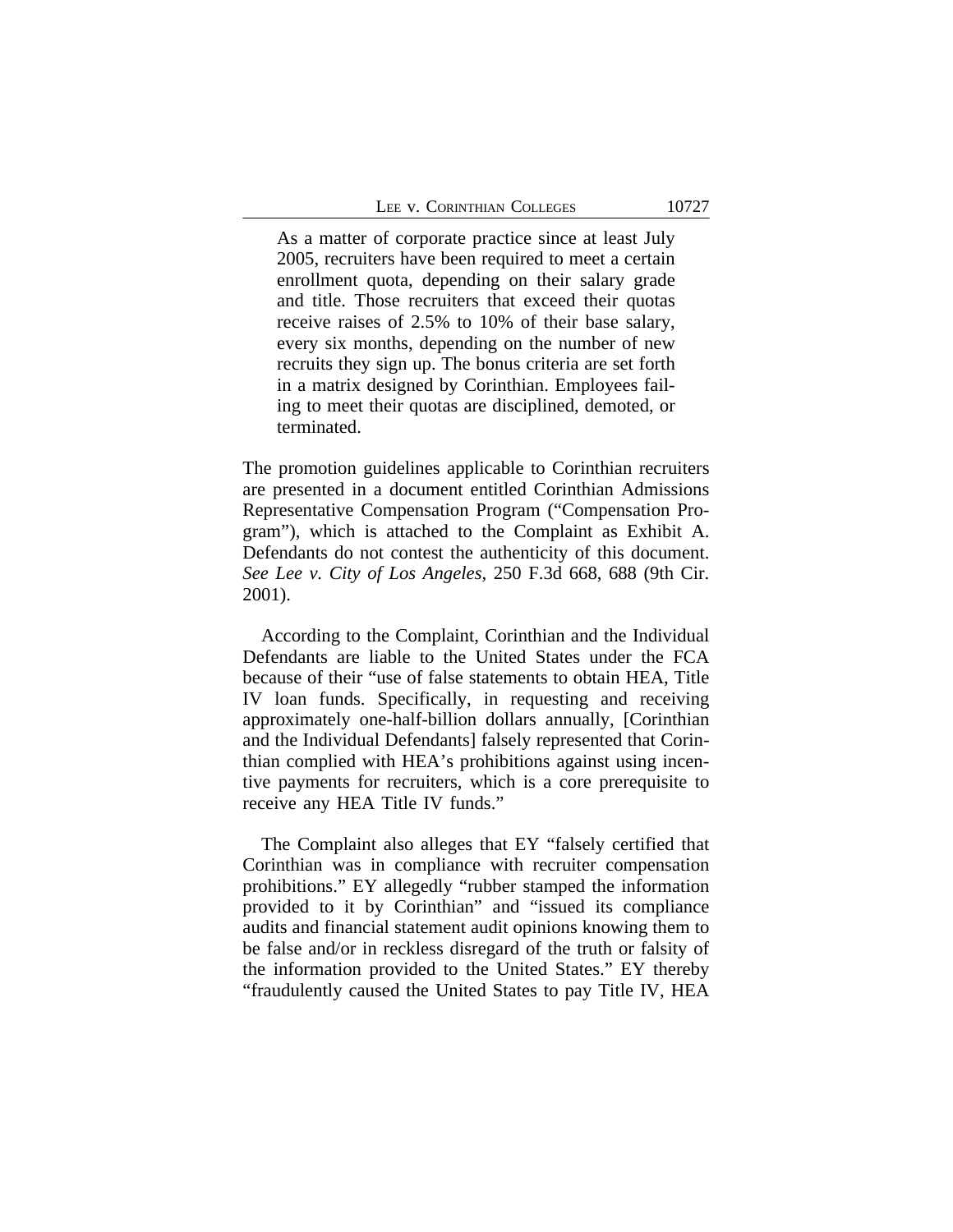Program funds to Corinthian by such false and fraudulent compliance audit and financial statement audit opinions."

In essence, then, Relators allege that Corinthian and the Individual Defendants violated the HEA by firing admissions representatives who failed to enroll a minimum number of students, and by compensating admissions representatives based on the number of students they enrolled. Relators additionally allege that Defendants certified to the DOE Corinthian's compliance with the HEA ban on incentive compensation in order to collect federal funds for which they were ineligible, in violation of 31 U.S.C. § 3729(a)(1), (2), (3), and (7) (current version at 31 U.S.C.  $\S 3729(a)(1)(A)$ , (B), (C), (G)).

On August 3, 2009, Corinthian and the Individual Defendants moved to dismiss Relators' Complaint pursuant to Federal Rules of Civil Procedure 12(b)(6), 12(b)(1), and 9(b). On the same day, EY filed a separate motion to dismiss under the same provisions. The district court granted both motions, concluding that Relators failed under Rule 12(b)(6) to state an FCA claim. The district court held that the Complaint failed to allege that Corinthian's Compensation Program violated the HEA, that is, that Corinthian made any false statement to the United States government in certifying their compliance with that statute. The district court reasoned that the challenged recruiter Compensation Program falls within the DOE Safe Harbor Provision because, under its guidelines, increases in recruiter salaries are not awarded "solely" on the basis of the number of new enrollees that the recruiter achieved. The court also reasoned that, because Corinthian reasonably relied upon the Safe Harbor Provision, it could not have acted with scienter as required by the FCA. Because the district court held the FCA claims against the Individual Defendants and EY were "contingent upon Corinthian Collages' liability," it also dismissed with prejudice the claims against these parties. Finally, the district court dismissed the state law claims on the ground that Relators lacked standing to assert them.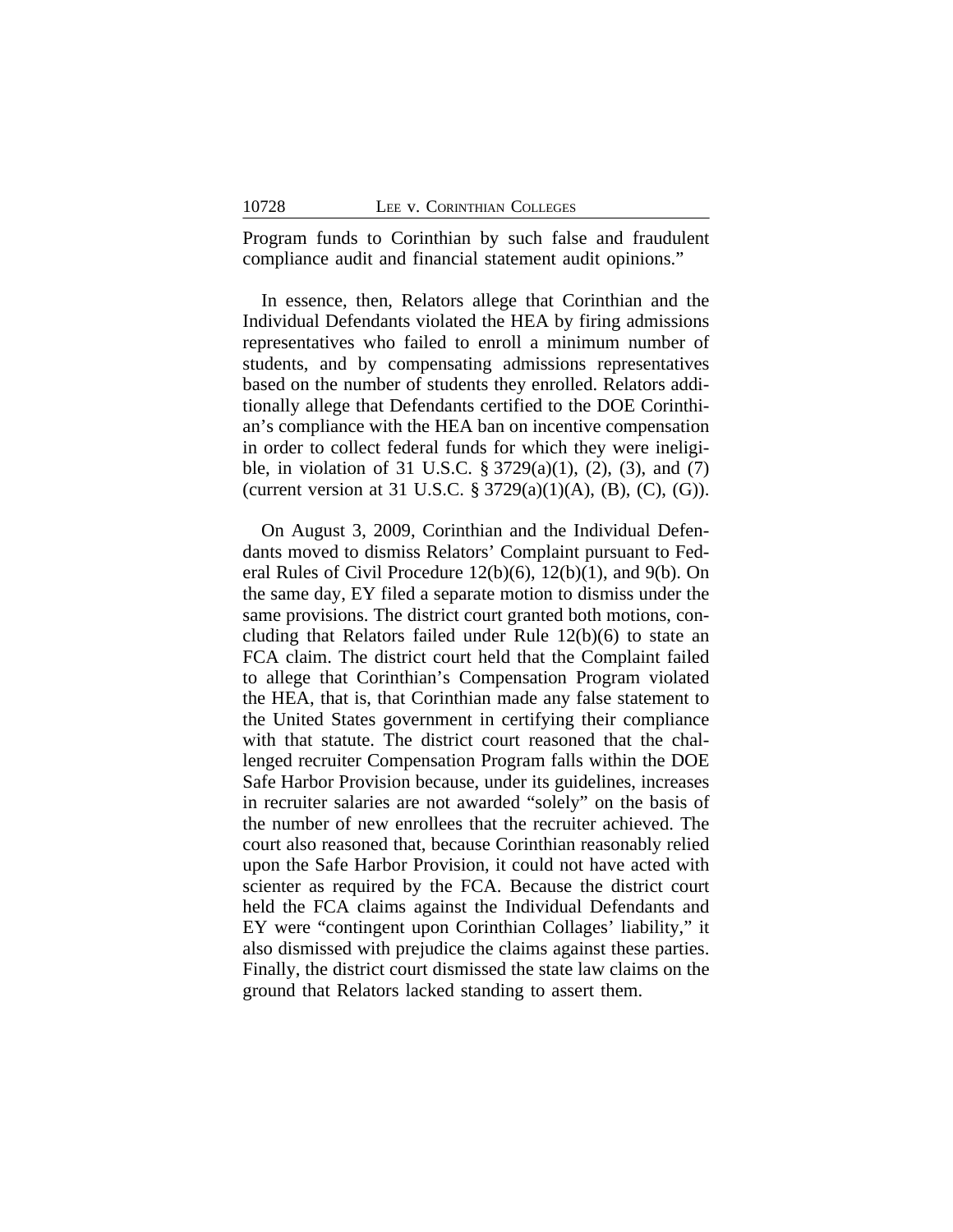Relators appealed. In this appeal, they ask us to review the district court's conclusion that the allegations in the Complaint do not state a claim under the FCA, and the court's decision to dismiss the Complaint with prejudice. They do not challenge the dismissal of the state law claims.

### **II.**

"The focus of any rule  $12(b)(6)$  dismissal — both in the trial court and on appeal — is the complaint." *Schneider v. California Dep't of Corrections*, 151 F.3d 1194, 1197 n.1 (9th Cir. 1998). "We review dismissals under Rule 12(b)(6) *de novo*, accepting as true all well-pleaded allegations of fact in the complaint and construing them in the light most favorable to the [Relators]." *Zimmerman v. City of Oakland*, 255 F.3d 734, 737 (9th Cir. 2001).

Under the pleading requirements of Federal Rule of Civil Procedure 8, we must determine whether the Complaint contains "sufficient factual matter" that, taken as true, "state a claim for relief is plausible on its face." *Ashcroft v. Iqbal*, 129 S. Ct. 1937, 1949 (2009) (internal citation and quotation marks omitted). Pursuant to this analysis, only pleaded facts, as opposed to legal conclusions, are entitled to assumption of the truth. *Id*. at 1949-50. "Threadbare recitals of the elements of a cause of action, supported by mere conclusory statements, do not suffice." *Id*. at 1949. If the Complaint does contain such supporting factual allegations, we assume their veracity and then determine whether they plausibly give rise to an entitlement to relief. *Id*. at 1950. "A claim has facial plausibility when the plaintiff pleads factual content that allows the court to draw the reasonable inference that the defendant is liable for the misconduct alleged." *Id.* at 1949. "The plausibility standard is not akin to a 'probability requirement,' but it asks for more than a sheer possibility that a defendant has acted unlawfully." *Id.* 

Furthermore, "[i]n alleging fraud or mistake, a party must state with particularity the circumstances constituting fraud or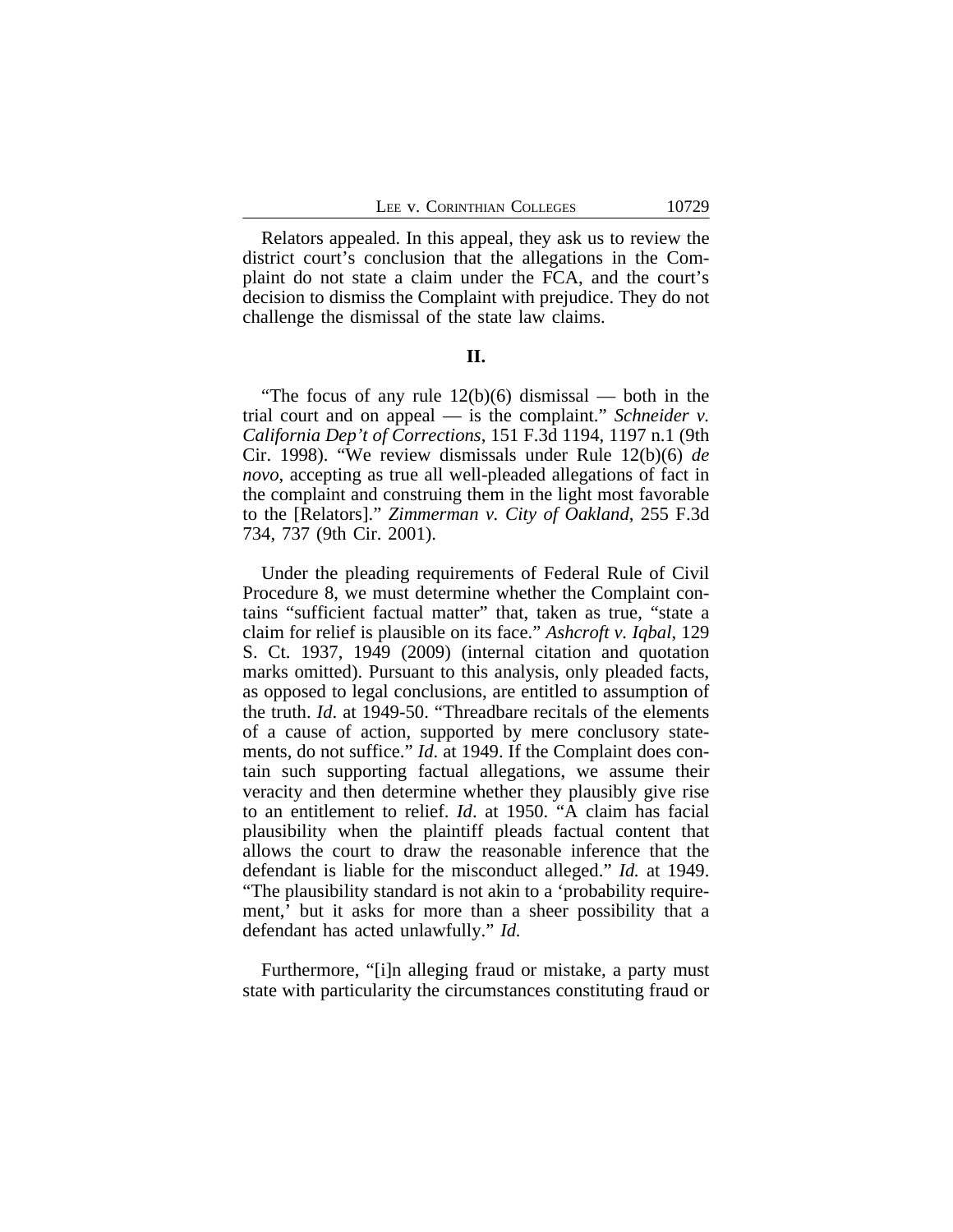mistake." Fed. R. Civ. P. 9(b). Because they involve allegations of fraud, *qui tam* actions under the FCA must meet not only the requirement of Rule 8, but also the particularity requirements of Rule 9. *See Bly-Magee v. California*, 236 F.3d 1014, 1018 (9th Cir. 2001). Notably, Rule 9(b) requires only that the *circumstances of fraud* be stated with particularity; other facts may be plead generally, or in accordance with Rule 8*. See Iqbal*, 129 S. Ct. at 1954; *Meijer, Inc. v. Ferring B.V. (In re DDAVP Direct Purchaser Antitrust Litig.)*, 585 F.3d 677, 695 (2d Cir. 2009), *cert. denied*, 130 S. Ct. 3505 (2010).

We can affirm a  $12(b)(6)$  dismissal "on any ground supported by the record, even if the district court did not rely on the ground." *Livid Holdings, Ltd. v. Salmon Smith Barney, Inc.*, 416 F.3d 940, 950 (9th Cir. 2005).

### **III.**

**[1]** We first consider whether the facts presented in the Complaint allege an FCA violation by Corinthian. The FCA makes liable anyone who "knowingly makes, uses, or causes to be made or used, a false record or statement" that is material to a "false claim for payment or approval" by the United States government. 31 U.S.C. § 3729(a)(1). A claim under the FCA can be based on the allegation that a party has falsely certified compliance with a statute or regulation as a condition to government payment. *See Hendow*, 461 F.3d at 1171. The essential elements of an FCA claim are (1) a false statement or fraudulent course of conduct, (2) made with requisite scienter, (3) that was material, causing (4) the government to pay out money or forfeit moneys due. *Id*. at 1174.

## **A. A False Statement**

Defendants argue that the Complaint does not allege that Corinthian made a false statement under the FCA, because, as a matter of law, the alleged Compensation Program falls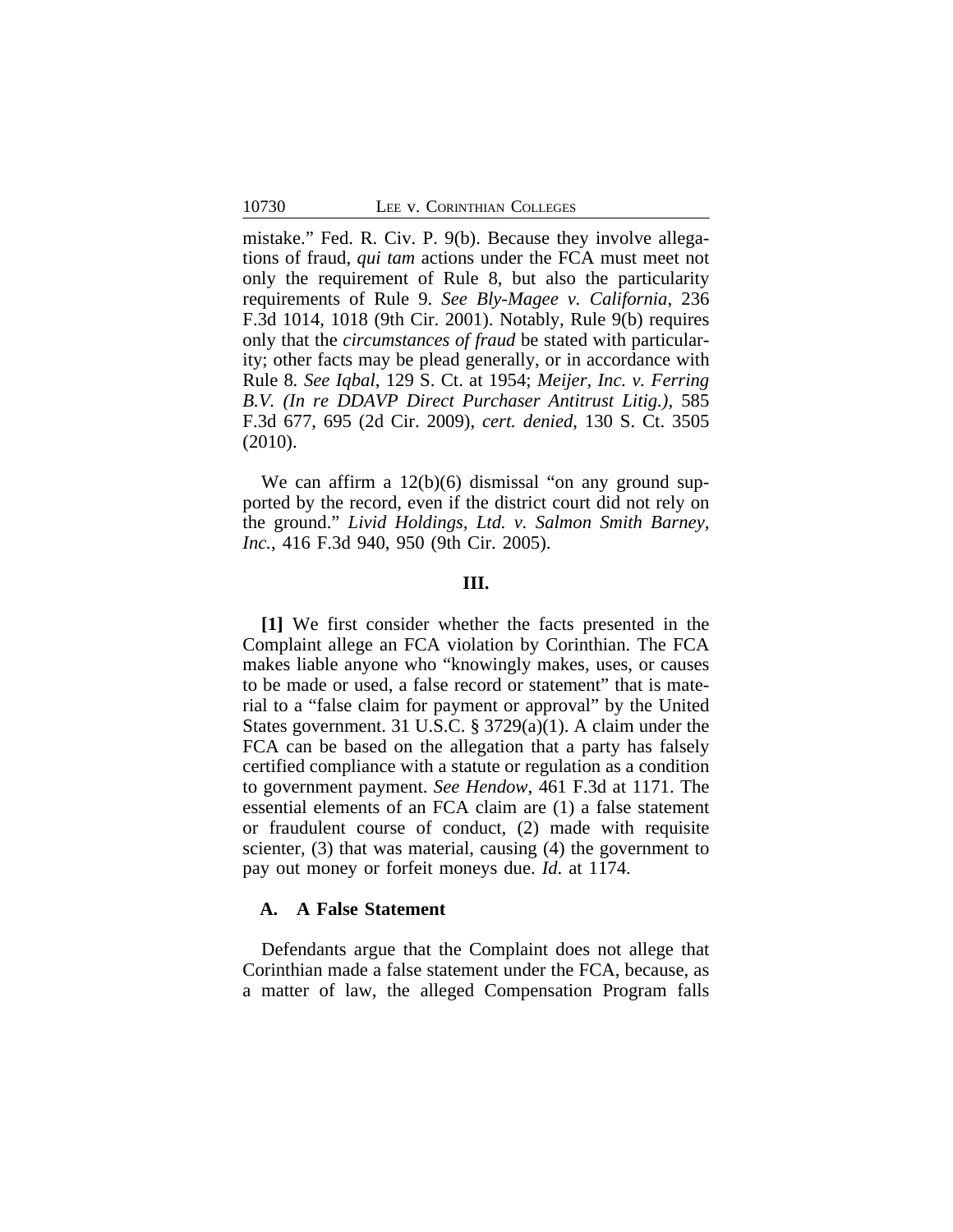within the DOE Safe Harbor Provision and therefore does not violate the HEA.

As stated above, Relators allege that Corinthian falsely certified compliance with the HEA's prohibition against paying "any commission, bonus, or other incentive payment based directly or indirectly on success in securing enrollment or financial aid to any persons or entities engaged in student recruiting or admissions activities . . . ." The Complaint contains two factual allegations to support the purported violation of the HEA. First, the Complaint states that, "as a matter of corporate practice," Corinthian recruiters receive a 2.5% to 10% salary increase every six months for exceeding certain enrollment quotas.**<sup>2</sup>** It also states that employees who fail to meet their enrollment quotas are "disciplined, demoted, or terminated." We consider these allegations in reverse order.

#### 1. *Termination based on recruitment numbers*

**[2]** Relators allege that employees were "disciplined, demoted, or terminated" on the basis of their recruitment numbers. This does not state a violation of the incentive compensation ban. Even as broadly construed, the HEA does not prohibit *any and all* employment-related decisions on the basis of recruitment numbers; it prohibits only a particular type of incentive compensation. Thus, adverse employment actions, including termination, on the basis of recruitment numbers remain permissible under the statute's terms. *See U.S. ex rel. Bott v. Silicon Valley Colleges*, 262 F. App'x 810, 812 (9th Cir. 2008) (holding that "[t]he decision to fire an employee is not covered by the Act because termination is not a prohibited 'commission, bonus, or other incentive payment.' " (citing 20 U.S.C. § 1094(a)(20))).**<sup>3</sup>** The Complaint's

<sup>&</sup>lt;sup>2</sup>Although, elsewhere in the Complaint, Relators refer to these salary increases as "bonuses," it is clear from the Compensation Program attached to the Complaint that the challenged compensation is in the form of promotion salary increases rather than one-time bonuses.

**<sup>3</sup>**We recognize that *U.S. ex rel. Bott v. Silicon Valley Colleges*, 262 F. App'x 810 (9th Cir. 2008), an unpublished disposition, does not serve as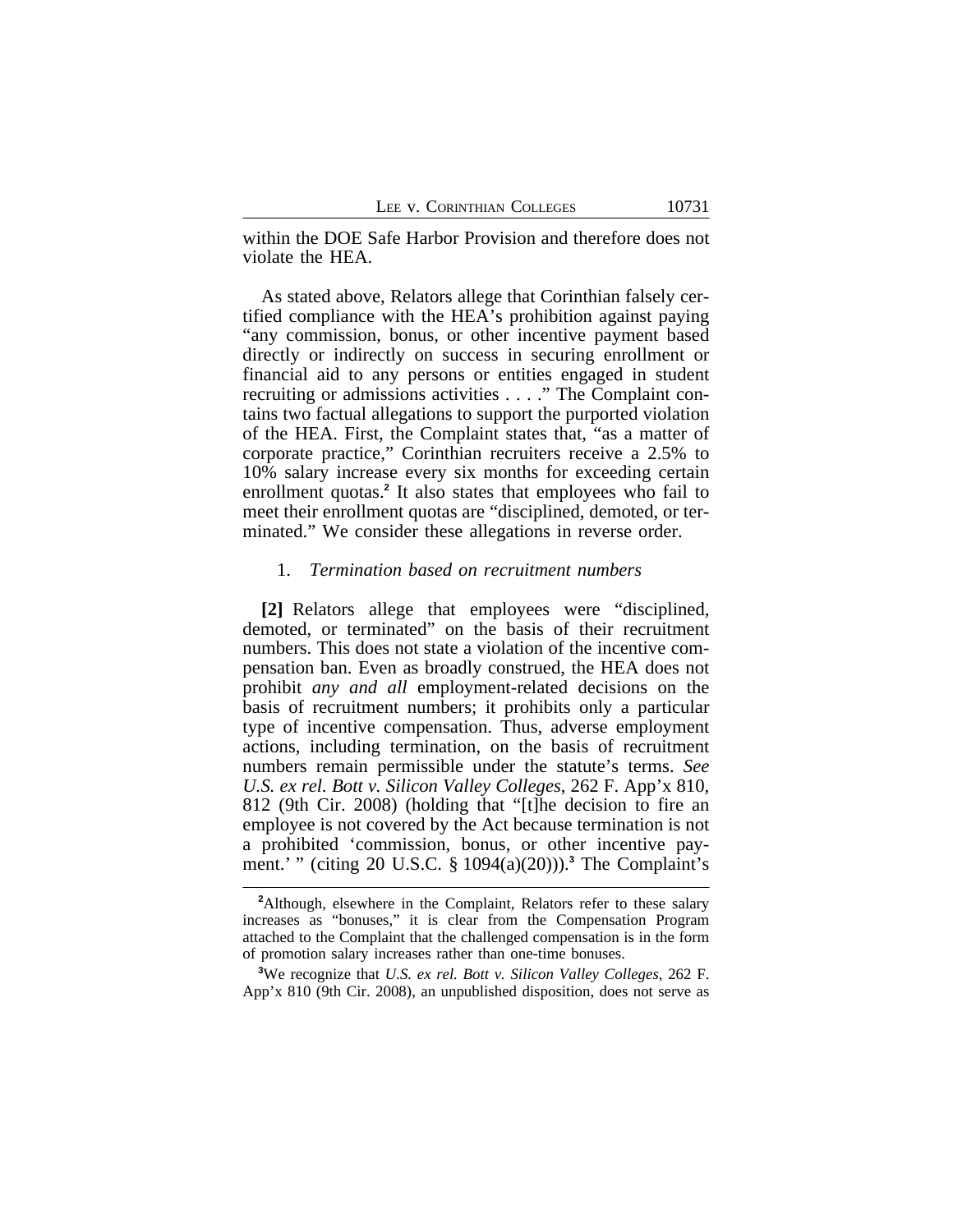allegation that Corinthian imposes adverse employment consequences on the basis of recruitment quotas does not, therefore, state a violation of the HEA incentive compensation ban, and also does not support the claim that a false statement was made.

## 2. *Compensation based on recruitment numbers*

**[3]** To support an FCA false statement, the Complaint also alleges that Corinthian awards salary increases on the basis of recruitment numbers, in violation of HEA's incentive compensation ban. Defendants argue that Corinthian's recruiter compensation policy, as alleged, falls within the DOE Safe Harbor Provision and does not as a matter of law violate the HEA. As discussed above, the Safe Harbor Provision allows institutions to pay semi-annual salary increases to recruiters only if "any adjustment is not based *solely* on the number of students recruited, admitted, enrolled, or awarded financial aid." 34 C.F.R § 668.14(b)(22)(ii)(A) (emphasis added).

**[4]** The Complaint does not expressly use the word "solely" in alleging that Corinthian awards promotion salary increases on the basis of recruitment numbers. Nonetheless, it does allege that the increases in salary are "based on" and "depend on" the number of students that the recruiter "signs up." It then refers to the Corinthian Compensation Program, which is attached to the Complaint as Exhibit A.**<sup>4</sup>** The Program can be summarized as follows:

1. Only those employees with a rating of at least "Good" are eligible for promotions.

binding precedent. Nonetheless, because we find no precedential decisions so closely on point, we refer to *Bott* as persuasive authority where relevant.

**<sup>4</sup>**A district court may consider documents referenced by the Complaint without converting a 12(b)(6) motion to one for summary judgment. *Van Buskirk v. Cable News Network, Inc.*, 284 F.3d 977, 980 (9th Cir. 2002).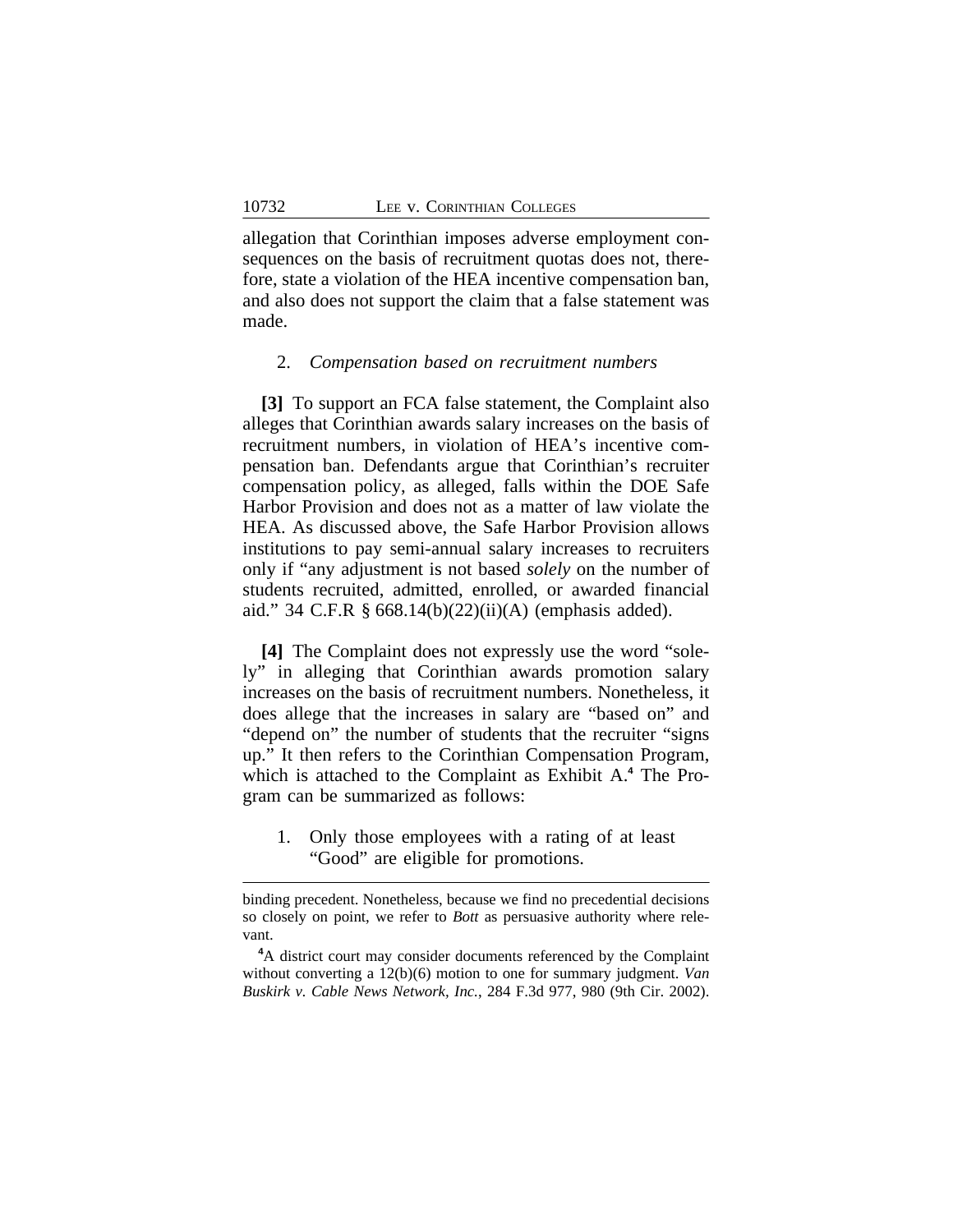- 2. Assuming that an employee is eligible for a promotion, the salary increase for which the employee is eligible is determined by the greater of (1) the minimum of the salary range for the position to which they are being promoted ("category 1"); and (2) a percentage salary increase related to how successful that recruiter has been in the previous six-month period ("category 2").
- 3. The category 2 increase that corresponds to a particular employee is determined by the number of "net starts" achieved in that six-month period, combined with his overall performance rating ("Good" or "Excellent") for that period.

At first glance, then, it appears that Corinthian's promotion and salary increase system does not rely "solely" on recruitment numbers, but also takes into account whether the employee receives an overall performance rating of "Good" or "Excellent." On this basis, Corinthian argues that its method of awarding salary increases does not violate the HEA.

**[5]** The mere inclusion of this performance rating in Corinthian's Compensation Program, however, does not allow us to conclusively determine whether its method of awarding salary increases falls within the Safe Harbor Provision. At this stage, we have no information as to the basis on which a "Good" versus "Excellent" performance rating is assigned to a Corinthian recruiter. Without an understanding what an employee must do to achieve a rating of "Good," we cannot determine whether the rating is based upon substantive requirements that are separate and distinct from recruitment numbers.**<sup>5</sup>** If, for

**<sup>5</sup>**Notably, Defendants offer no information as to the method by which the "Good" versus "Excellent" performance review ratings are determined.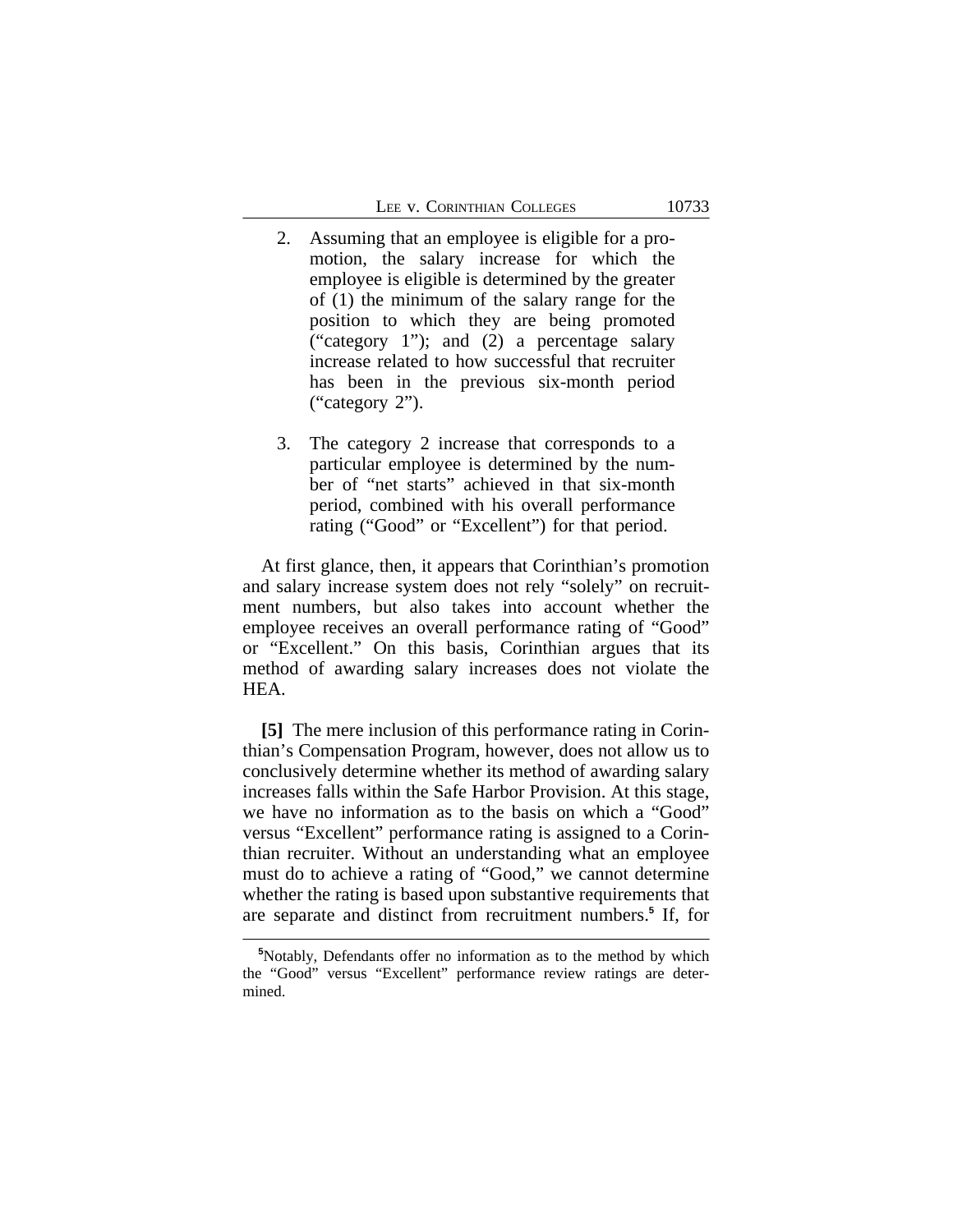example, recruiter performance ratings are awarded on the basis of the number of students that a recruiter enrolls, then this rating system would not in fact provide an *additional* basis on which compensation decisions are made. Under such a system, Corinthian would, in essence, make adjustments to recruiter salaries based "solely" on the number of students enrolled by that recruiter. Interpreting the Safe Harbor Provision so that it covers such a system would directly undermine the HEA express prohibition on "incentive payment based directly or indirectly on success in securing enrollments," *see* 20 U.S.C. § 1094(a)(20).

Moreover, "[w]hen construing a statute or regulation, we look to the whole law, and to its object and policy, not simply to a single sentence or member of a sentence." *Owner-Operator Indep. Drivers Ass'n, Inc. v. Swift Transp. Co., Inc.*, 632 F.3d 1111, 1115 (9th Cir. 2011) (internal quotation marks and citation omitted). "The plain language of a regulation . . . will not control if clearly expressed administrative intent is to the contrary or if such plain meaning would lead to absurd results." *Webb v. Smart Document Solutions, LLC*, 499 F.3d 1078, 1085 (9th Cir. 2007) (internal quotation marks and citation omitted). If the performance rating of at least "Good" requires an employee merely to fulfill basic performance requirements that are expected of any employee (such as showing up on time), then construing the Safe Harbor Provision so that these ratings serve as an independent basis for compensation increases would lead to an "absurd result." Under such a system, educational institutions could entirely circumvent the HEA incentive compensation ban by simply formalizing, through a performance rating system, the basic requirements expected of *any* employee, that is, the requirements of employment itself.**<sup>6</sup>** Allowing the Safe Harbor Provi-

<sup>&</sup>lt;sup>6</sup>If, by contrast, the "Good" or "Excellent" ratings are driven by concrete, merit-based metrics such as those in *United States ex. rel. Pilecki-Simko v. The Chubb Institute, et al.*, No. 06-3562, 2010 WL 1994794 (D.N.J. May 17, 2010) (holding that a point-based compensation policy that awarded cumulative points for not only enrollment starts, but also student retention, success at recruiting activities, records-keeping, and professionalism, fell within the DOE Safe Harbor Provision), then the compensation program could fall within the Safe Harbor Provision.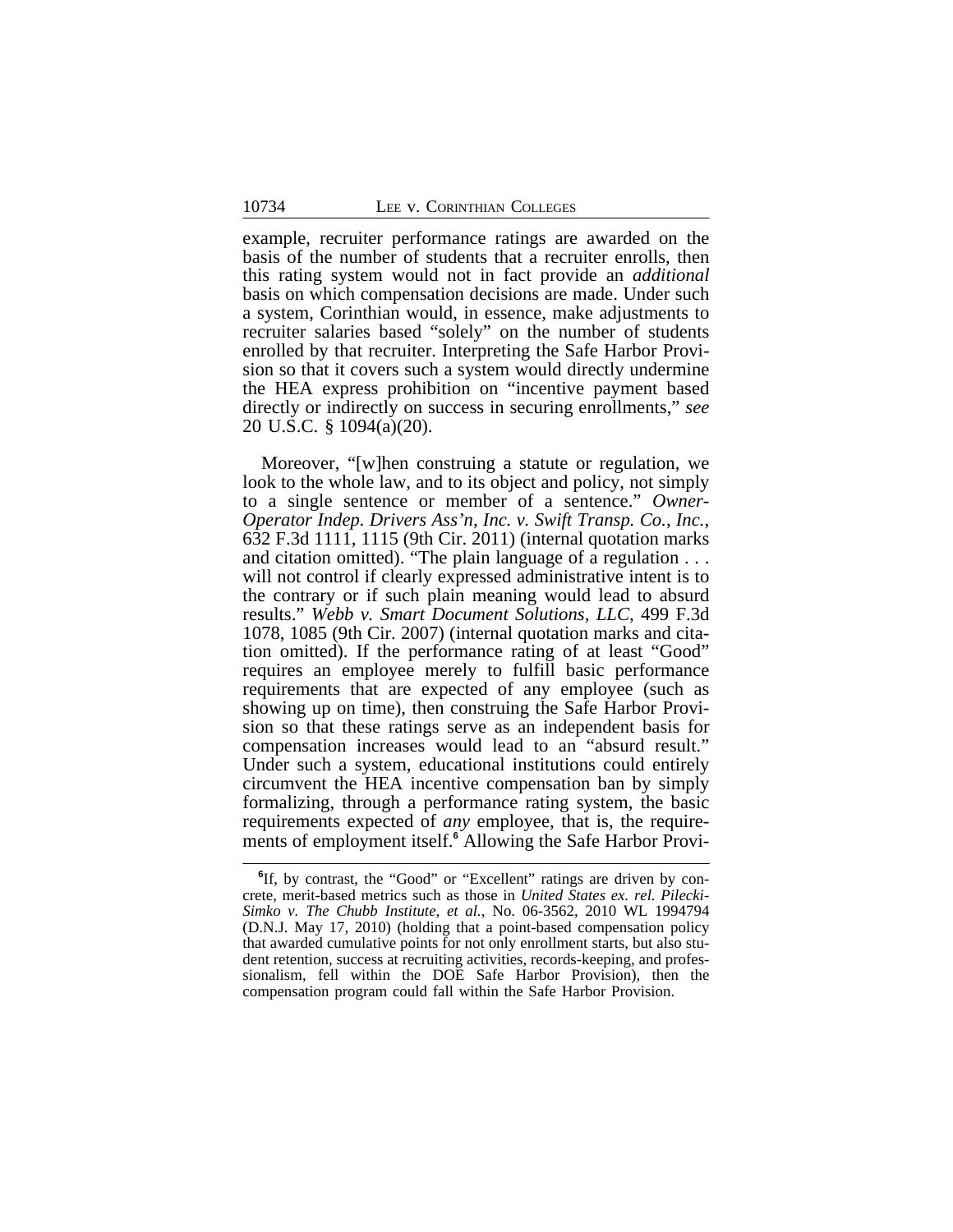sion to shield such a program from HEA's recruiter compensation requirements would render meaningless the "purpose or objective" of the statute. *Owner-Operator Indep. Drivers Ass'n*, 632 F.3d at 1115.

**[6]** Relators do not allege any facts regarding the meaning or basis of the "Good" versus "Excellent" performance ratings included in the Compensation Program attached to the Complaint. As a result, while it is certainly *possible* that Corinthian's Compensation Program falls outside the Safe Harbor Provision (thereby rendering false Corinthian's certification of HEA compliance), the Complaint falls short of stating a *plausible* claim for relief. This deficiency, however, can readily be cured, and Relators are therefore entitled to amend.

#### 3. *Leave to Amend*

Although Relators did not seek leave to amend before the district court, the court expressly contemplated whether amendment was appropriate. Because the court concluded that the Compensation Program falls within the Safe Harbor Provision as a matter of law, it held that leave to amend was unwarranted.

Because the issue was expressly addressed and decided by the district court, raised on appeal, and fully briefed by both parties, it is subject to review by this court. *See Kimes v. Stone*, 84 F.3d 1121, 1126 (9th Cir. 1996) (noting that a court of appeals may consider an issue raised for the first time on appeal where it presents a purely legal question and consideration of the issue will not prejudice the opposing party); *see also Balistreri v. Pacifica Police Dept.*, 901 F.2d 696, 701 (9th Cir. 1990).

The trial court's denial of leave to amend a complaint is reviewed for an abuse of discretion. *See Johnson v. Buckley*, 356 F.3d 1067, 1077 (9th Cir. 2004). "When reviewing a district court's decision for abuse of discretion, '[w]e first look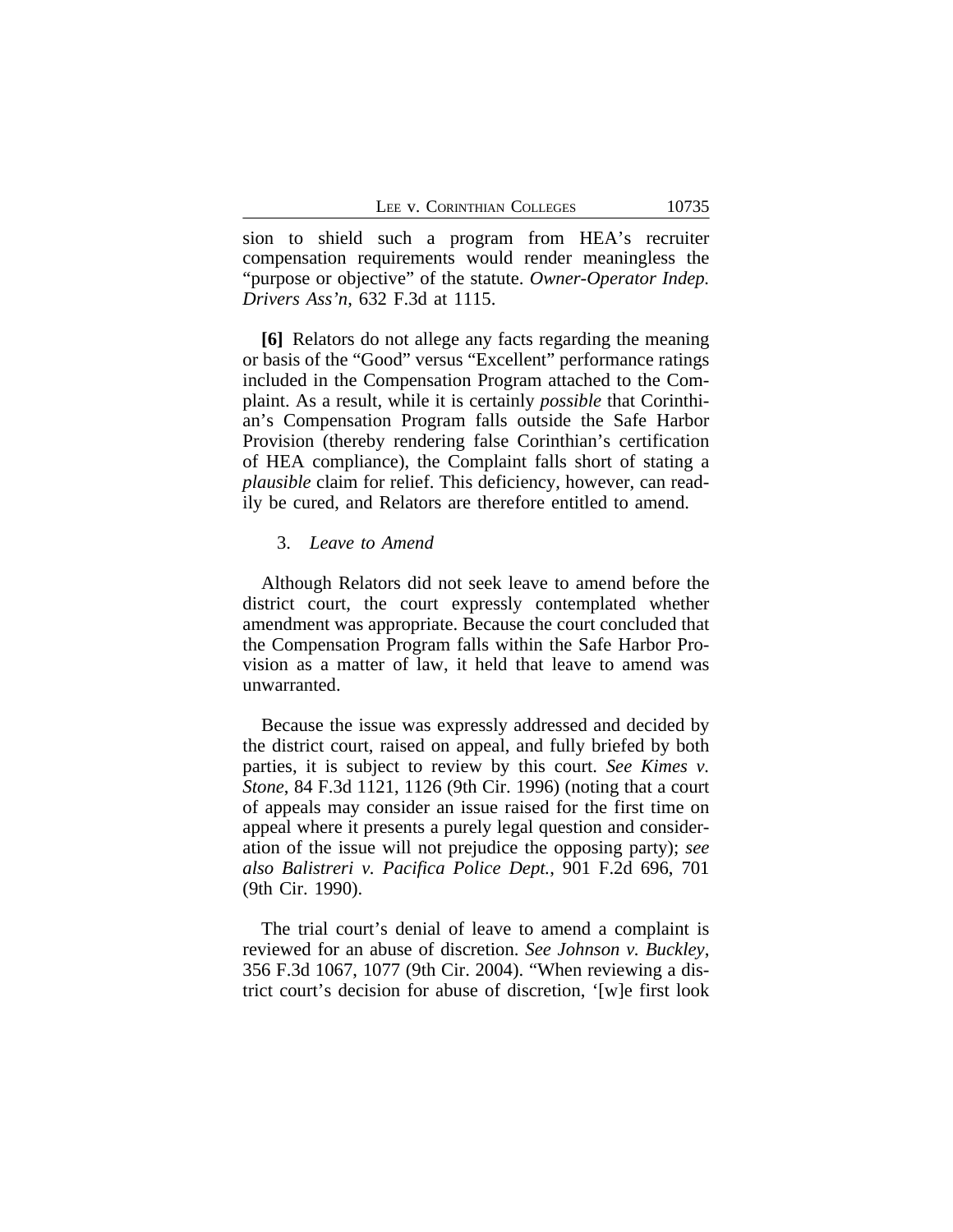to whether the trial court identified and applied the correct legal rule to the relief requested. Second, we look to whether the trial court's resolution of the motion resulted from a factual finding that was illogical, implausible, or without support in inferences that may be drawn from the facts in the record.' " *City of Los Angeles v. San Pedro Boat Works*, 635 F.3d 440, 454 (9th Cir. 2011) (quoting *United States v. Hinkson*, 585 F.3d 1247, 1263 (9th Cir. 2009) (en banc)).

**[7]** "The standard for granting leave to amend is generous." *Balistreri*, 901 F.2d at 701. The court considers five factors in assessing the propriety of leave to amend — bad faith, undue delay, prejudice to the opposing party, futility of amendment, and whether the plaintiff has previously amended the complaint. *Johnson*, 356 F.3d at 1077. Here, there is no evidence of delay, prejudice, bad faith, or previous amendments. Therefore, leave to amend turns on whether amendment would be futile.

**[8]** Under futility analysis, "[d]ismissal without leave to amend is improper unless it is clear, upon *de novo* review, that the complaint could not be saved by any amendment." *Krainski v. Nevada ex rel. Bd. of Regents of NV. System of Higher Educ*., 616 F.3d 963, 972 (9th Cir. 2010) (internal citation and quotation marks omitted); *see also Lopez v. Smith*, 203 F.3d 1122, 1130 (9th Cir. 2000) (noting that a court should permit amendment "unless it determines that the pleading could not possibly be cured by the allegation of other facts" (internal quotation marks and citation omitted)); *Balistreri*, 901 F.2d at 701 (noting that leave to amend should be granted when a court can "conceive of facts" that would render the plaintiff's claim viable). Leave to amend is warranted if the deficiencies can be cured with additional allegations that are "consistent with the challenged pleading" and that do not contradict the allegations in the original complaint. *Reddy v. Litton Indus., Inc.*, 912 F.2d 291, 296-97 (9th Cir. 1990).

Here, we can conceive of additional facts that could, if formally alleged, support the claim that Corinthian made false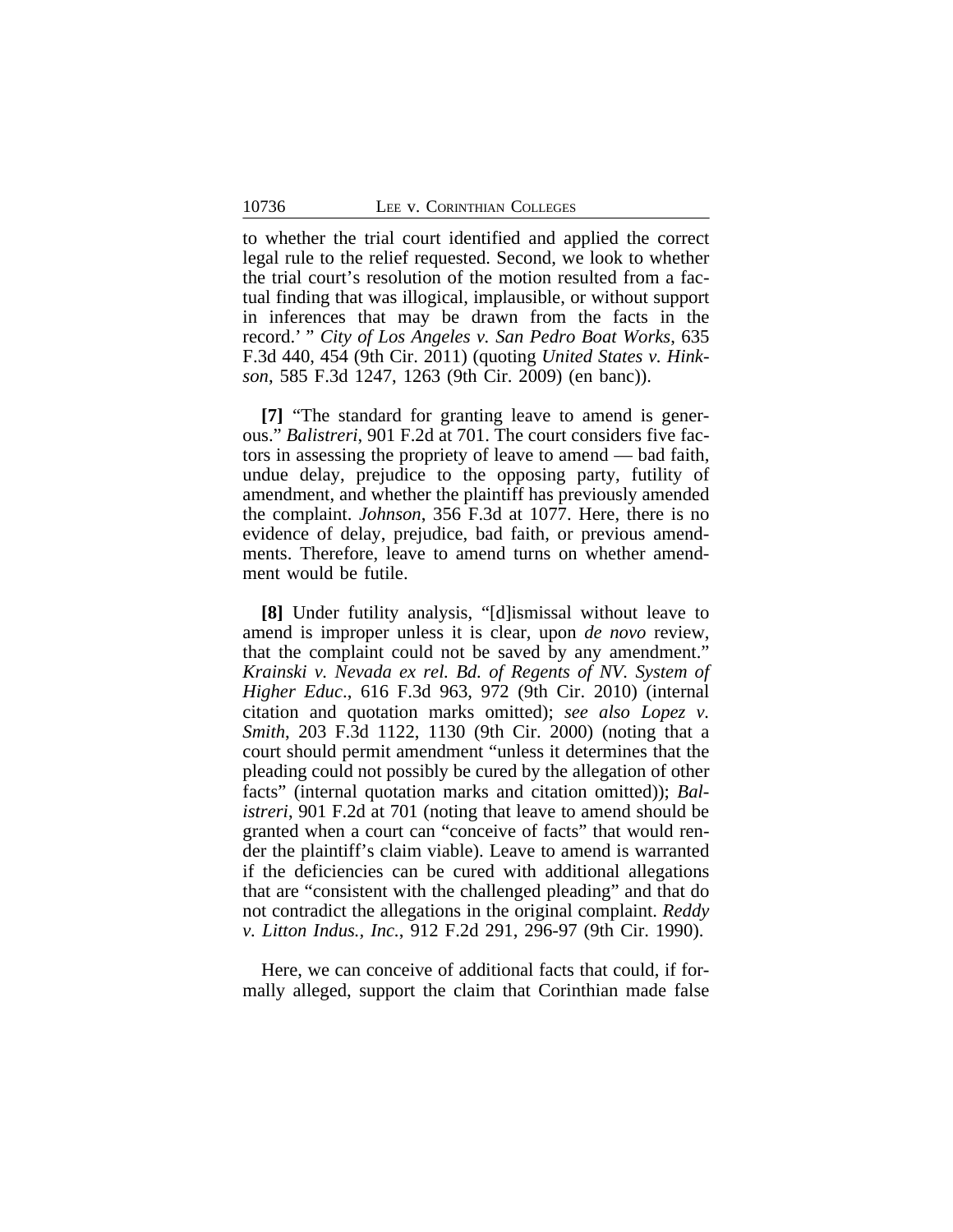statements to the DOE. As previously discussed, Relators could allege that the Corinthian employee performance rating system is merely a proxy for employee recruitment numbers, or that the system is based merely on those basic requirements that any employee would be required to meet.

In addition, Relators repeatedly insist in their briefs that, in practice, Corinthian recruiters were expected to meet enrollment quotas and understood that this was *the* basis on which they would receive promotional salary increases. Relators could additionally or alternatively allege that, despite the Compensation Program's purported or documented reliance on something other than recruitment numbers, these salary increases are *in practice* determined on the sole basis of recruitment numbers. It is Corinthian's implementation of its policy, rather than the written policy itself, that bears scrutiny under the HEA, and such allegations would require additional discovery.**<sup>7</sup>**

**[9]** Thus, to the extent that the Complaint insufficiently alleges a false statement, Relators could provide additional allegations that would render plausible their claims against Corinthian. Although the district court correctly identified the permissive standard for granting leave to amend, it dismissed with prejudice the Complaint without considering whether additional facts could cure any deficiencies. We conclude that the court abused its discretion and that amendment of the Complaint should have been permitted.

**<sup>7</sup>**Corinthian argues that Relators cannot so amend their Complaint without contradicting their current allegations, because they are bound by the admission that "corporate practice" is reflected in the attached Compensation Program. This argument misreads the Complaint. The Complaint alleges that Corinthian, as a matter of "corporate practice," increased recruiter salaries on the basis of recruitment numbers. It then separately points out that the written Compensation Program is attached as Exhibit A. The Complaint never states that corporate practice is entirely consistent with the attached Compensation Program. Thus, the additional allegations would in no way contradict those already in the Complaint.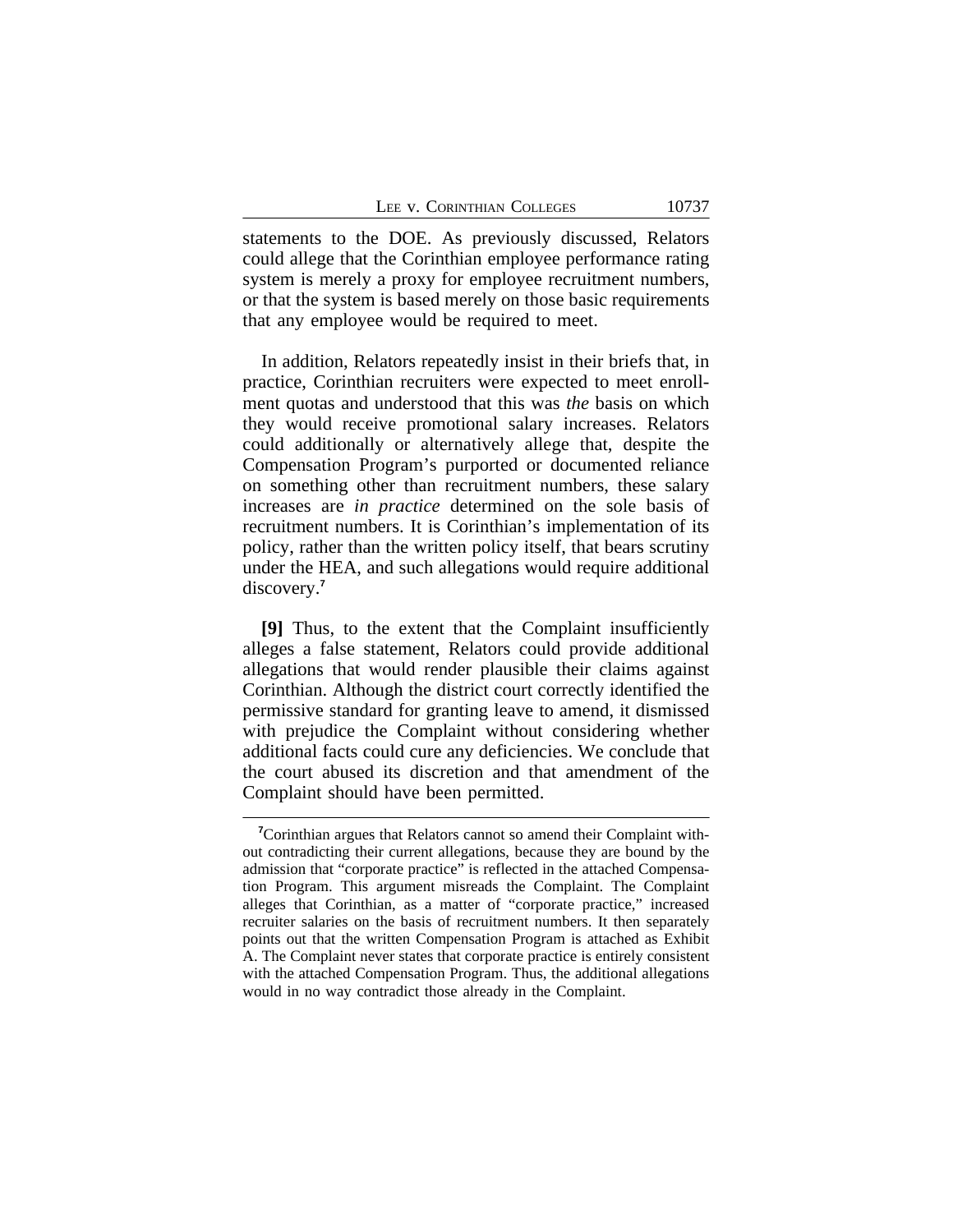## **B. Scienter**

Defendants alternatively argue that, even if Relators did or could allege a false statement, Corinthian's reliance on the Safe Harbor Provision negates scienter, another element of the FCA. The district court agreed.**<sup>8</sup>**

**[10]** Under Rule 9(b), "circumstances constituting fraud or mistake" must be stated with particularity, but "malice, intent, knowledge, and other conditions of a persons mind," including scienter, can be alleged generally. *See* Fed. R. Civ. P. 9(b); *see also Zucco Partners, LLC v. Digimarc Corp.*, 552 F.3d 981, 990 (9th Cir. 2001). Under the False Claim Act's scienter requirement, "innocent mistakes, mere negligent misrepresentations and differences in interpretations" will not suffice to create liability. *Hendow*, 461 F.3d at 1174 (internal citations, quotation marks, and alterations omitted). Instead, Relators must allege that Corinthian knew that its statements were false, or that it was deliberately indifferent to or acted with reckless disregard of the truth of the statements. *U.S. ex rel. Hochman v. Nackman*, 145 F.3d 1069, 1074 (9th Cir. 1998) ("Absent evidence that the defendants knew that the . . . Guidelines on which they relied did not apply, or that the defendants were deliberately indifferent to or recklessly disregardful of the alleged inapplicability of those provisions, no False Claims Act liability can be found.").

**<sup>8</sup>** In adopting this reasoning, the district court cited *Bott*, 262 F. App'x at 812, for the proposition that "[i]f defendants complied with a facially valid regulation, relators cannot show the required scienter under the False Claims Act for actions after the safe harbor regulation was promulgated." Thus, the district court apparently assumed that, regardless of whether Corinthian made a false statement, it *believed* that its compensation program fell within Safe Harbor Provision when certifying compliance with the HEA. If this assumption of fact is true, Corinthian's reliance on the Safe Harbor Provision could indeed negate the allegation that it acted with fraudulent intent. It is unclear, however, on what basis the court assumed this fact, since its inquiry is limited to the allegations in the Complaint.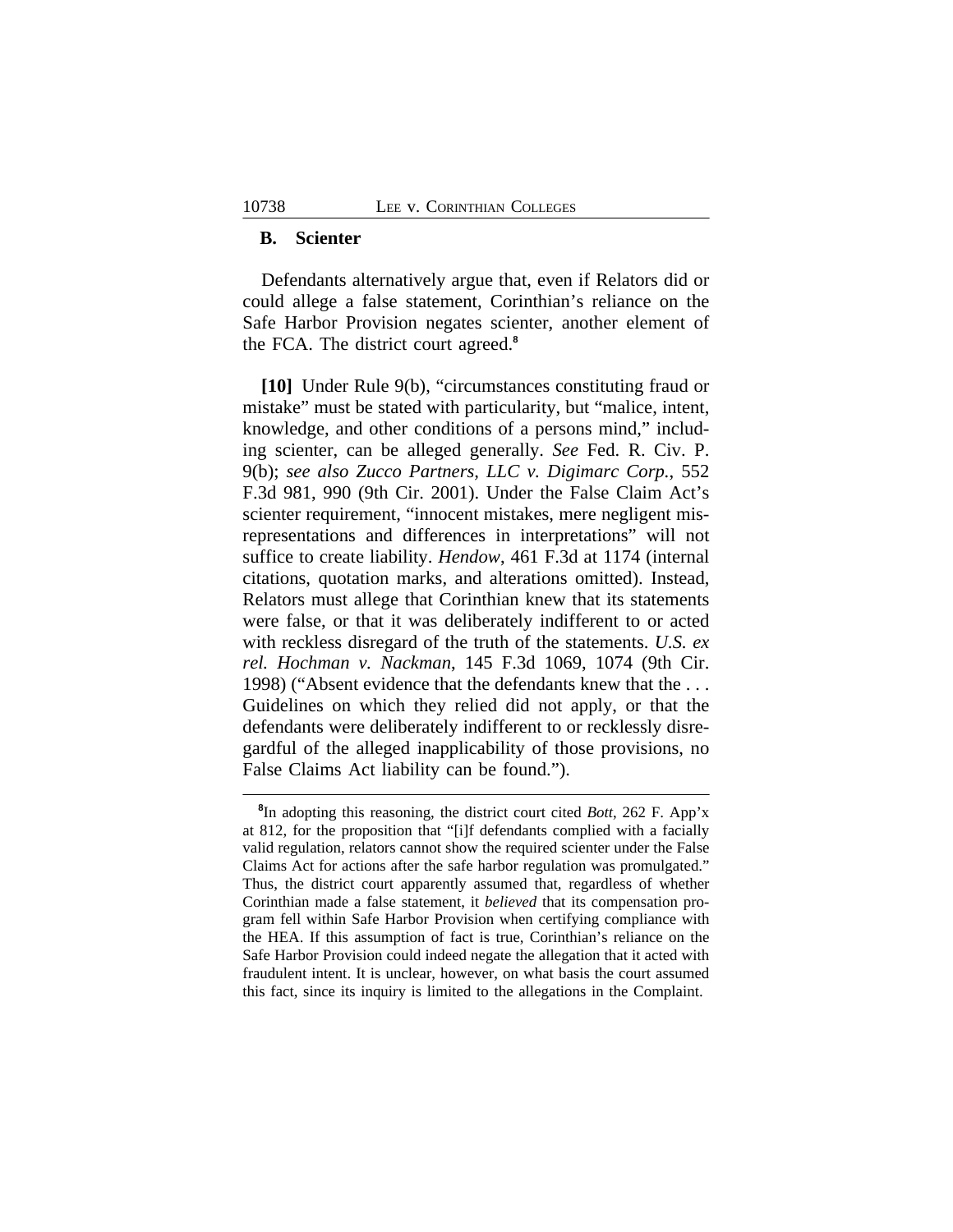LEE V. CORINTHIAN COLLEGES 10739

In order for Relators to sufficiently plead that Corinthian acted with fraudulent intent, therefore, they must allege that (1) Corinthian knew, or acted with reckless disregard of the fact, that its Compensation Program did not fall within the DOE Safe Harbor Provision when it certified to the United States government that it was compliant with the HEA; or, alternatively, (2) even if it believed that its written Compensation Program fell under the Safe Harbor Provision, it knew or acted with reckless disregard of the fact that, in reality, recruiter compensation decisions were made solely on the basis of recruitment numbers.

**[11]** In the operative Complaint, Relators allege that Corinthian requested federal grant money from the DOE although it "knew it was not eligible to receive such funds based on its recruiting compensation practices, including awarding bonuses based on the number of students a recruiter signs up." Relators also allege, in reciting the FCA counts raised in the Complaint, that Defendants acted "knowingly" or "in deliberate ignorance or reckless disregard." The Complaint, therefore, does allege that Corinthian acted with scienter. It does not, however, clearly allege sufficient facts to support an inference or render plausible that Corinthian acted while knowing that its Compensation Program fell outside of the Safe Harbor Provision on which it was entitled to rely.**<sup>9</sup>** *See U.S. ex rel. Oliver v. Parsons Co.*, 195 F.3d 457, 464 (9th Cir. 1999) (holding that "a [government] contractor relying on a good faith interpretation of a regulation is not subject to [FCA] liability . . . because the good faith nature of his or her action forecloses the possibility that the scienter requirement is met.").

**<sup>9</sup>**Relators argue that the Safe Harbor Provision is invalid because it was promulgated outside of the 360-day time period permitted by the HEA. This argument has no merit, because the Safe Harbor Provision was promulgated as an amendment to the original DOE regulations interpreting the HEA. *See* 67 Fed. Reg. 51735 (proposed Aug. 8, 2002). The original regulations were enacted within the permissible 360-day time frame. *See* 59 Fed. Reg. 22348 (proposed Apr. 29, 1994).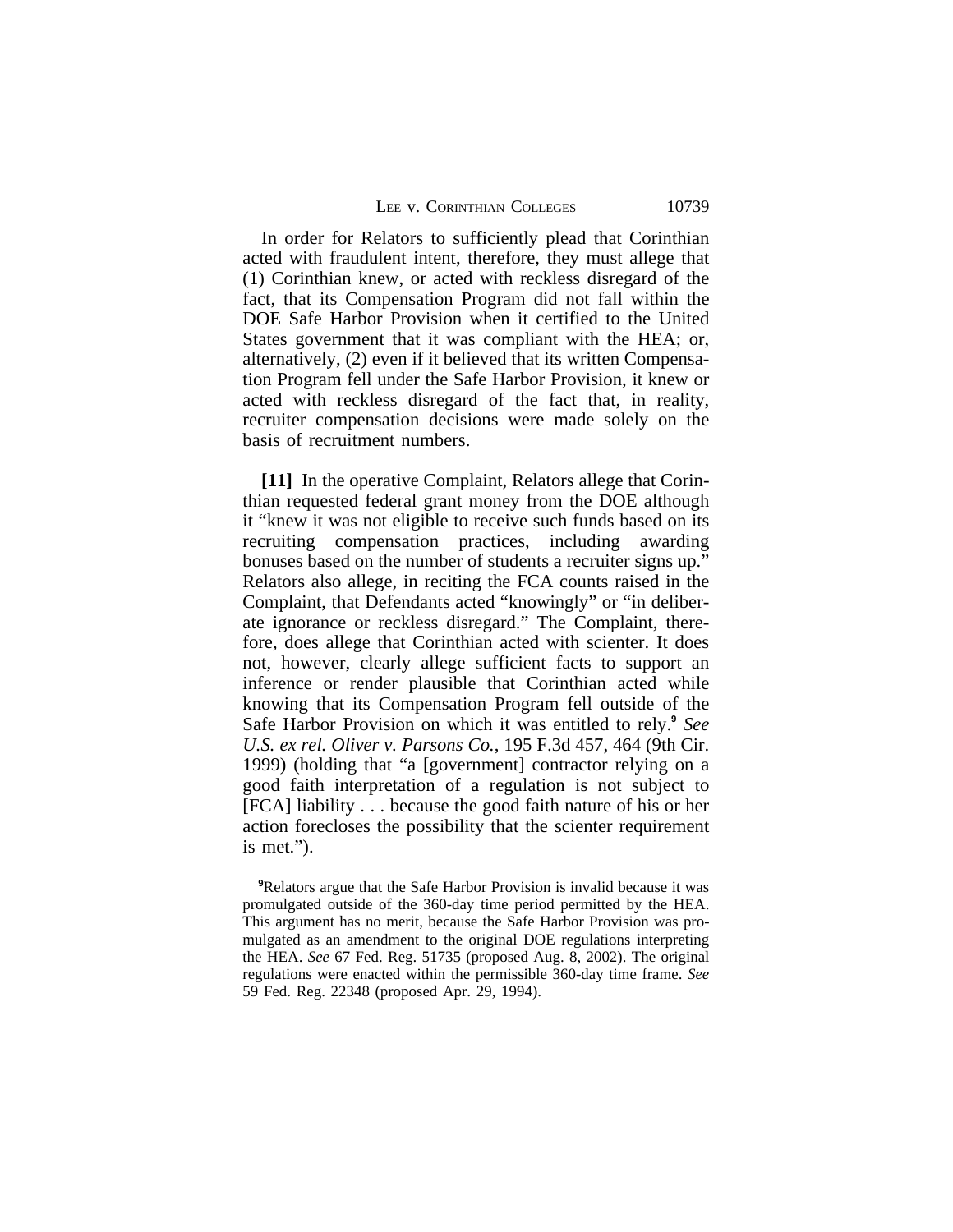**[12]** Nonetheless, these relatively minor deficiencies can be cured through amendment. Relators repeatedly argue that Corinthian certified compliance with the HEA while knowing that it was in fact compensating recruiters based solely on their recruitment numbers. Realtors further describe how the federal government dispenses HEA funds to educational institutions in accordance with the number of students they enroll and the degree to which Corinthian depends on such funding. These facts, if formally alleged, would certainly support an inference that Corinthian acted with fraudulent intent and did not, in good faith, rely upon the Safe Harbor Provision.

**[13]** Under the liberal standards for amending complaints, Relators should be permitted to plead additional facts that could cure the Complaint's deficiencies as to the allegations that Corinthian made a false statement and acted with the requisite scienter.

### **IV.**

We now consider whether the Complaint sufficiently alleges a claim against EY and the Individual Defendants.

## **A. Individual Defendants**

**[14]** The Complaint's allegations as to the Individual Defendants do not currently meet the heightened pleading requirements of Rule 9. "Rule 9(b) does not allow a complaint to merely lump multiple defendants together but requires plaintiffs to differentiate their allegations when suing more than one defendant and inform each defendant separately of the allegations surrounding his alleged participation in the fraud." *Swartz v. KPMG LLP*, 476 F.3d 756, 764-65 (9th Cir. 2007) (internal citations, quotations marks, and alterations omitted). "In the context of a fraud suit involving multiple defendants, a plaintiff must, at a minimum identify the role of each defendant in the alleged fraudulent scheme." *Id*. (internal citations, quotation marks, and alterations omitted).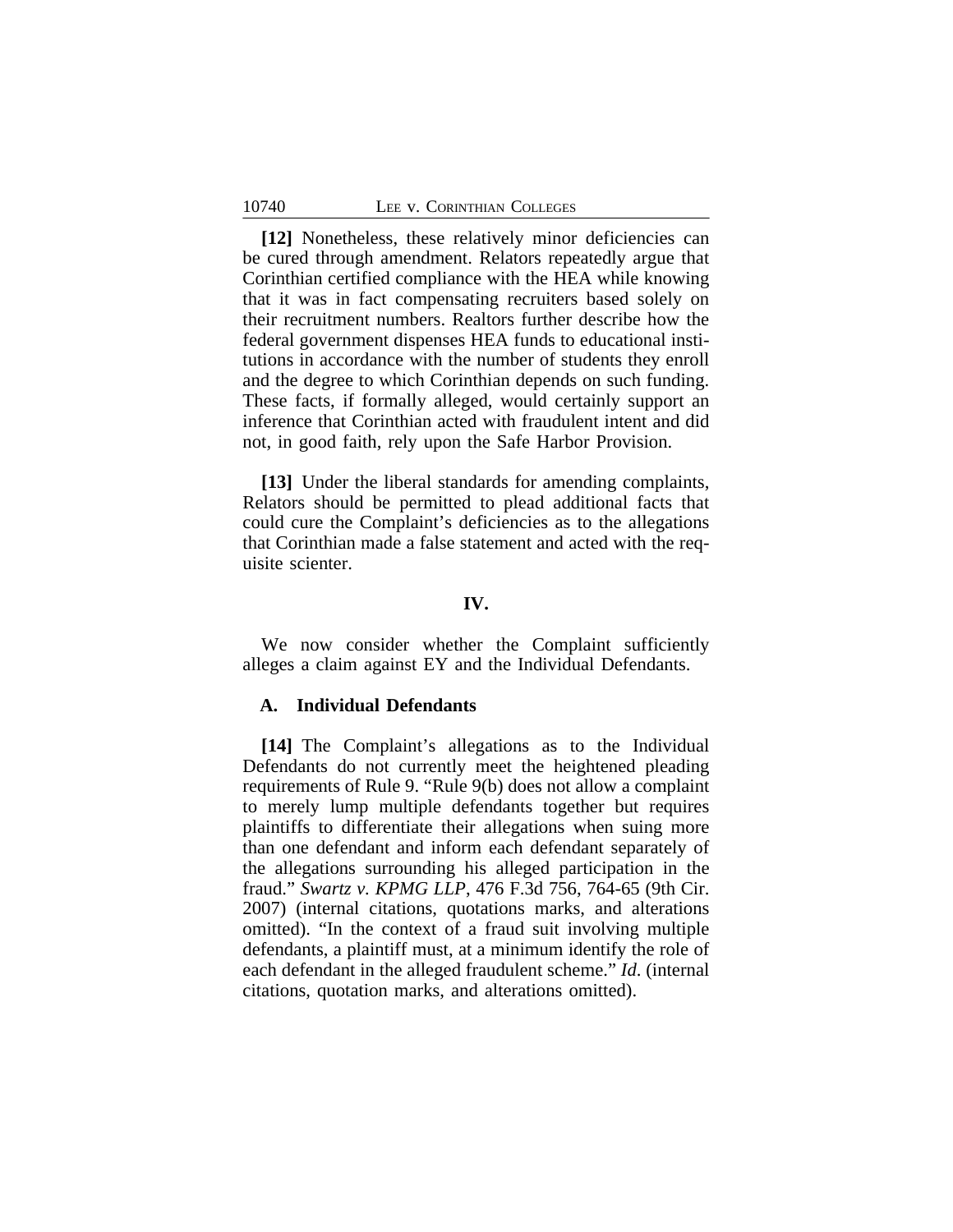| LEE V. CORINTHIAN COLLEGES |  |
|----------------------------|--|
|----------------------------|--|

**[15]** The Complaint fails to set forth each individual's alleged participation in the fraudulent scheme. The Complaint asserts generally that "Corinthian and its co-defendants are liable to the United States under the FCA because of the company's use of false statements to obtain HEA, Title IV loan funds." The only supporting factual allegation involving the Individual Defendants is that they "monitored and approved of the illegal recruiter compensation practices as a means to obtain targeted enrollment levels for the respective Corinthian campuses." The Complaint provides no additional detail as to the nature of the Individual Defendants' involvement in the fraudulent acts, but simply attributes wholesale all of the allegations against Corinthian to the Individual Defendants. Rule 9(b) undoubtedly requires more.

Furthermore, the Complaint fails to allege that the Individual Defendants had any role in making a false statement to the United States government. While it does assert that the individuals monitored Corinthian's recruiter compensation practices, it does not allege that the Individual Defendants participated in certifying HEA compliance to the DOE for the purpose of receiving federal funds.

**[16]** Nonetheless, because Relators could amend their Complaint to sufficiently state an FCA claim against Corinthian, we cannot conclude that amendment as to the Individual Defendants would be entirely futile. Additional facts could render plausible an inference that one or more of Corinthian's Board of Directors oversaw or actively participated in the alleged fraudulent scheme, including making false statements to the United States government. Relators should have at least one opportunity to add any such facts to the Complaint. As with Corinthian, the district court dismissed the Individual Defendants because of the Complaint's purported failure to state a false claim, but it failed to consider whether additional facts could cure any deficiencies. Amendment should have been permitted.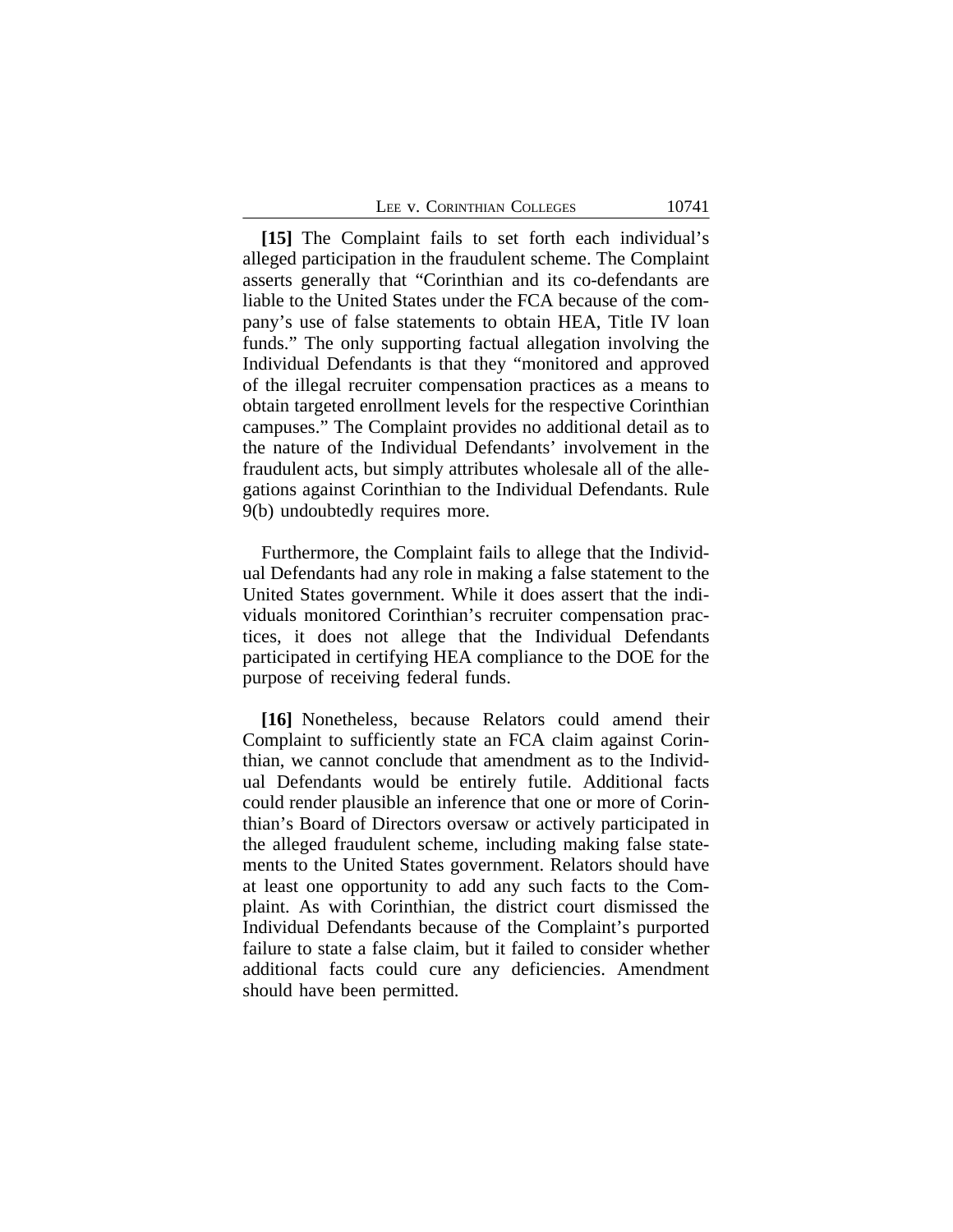## **B. Ernst & Young LLP**

We now consider the Complaint's allegations as to EY. Relators allege that EY submitted "false statements" regarding Corinthian's compliance with the HEA via two types of reports — compliance reports ("HEA Compliance Reports" or "Compliance Reports") and financial statement audit reports ("Financial Statement Reports").

## 1. *Judicial notice*

EY first argues that dismissal is warranted because it did not, as a matter of fact, perform the Compliance Reports certifying Corinthian's compliance with HEA. It asks us to take judicial notice of this fact based on a letter, sent to the Board of Directors of Corinthian from Weworski & Associates, expressing the opinion that Corinthian had complied in all material respects with the HEA for the fiscal year ending June 30, 2008. EY further asks the Court to take judicial notice of the fact that the Financial Statement Reports referenced in the Complaint do not state any opinion or give any indication as to Corinthian's compliance with the HEA.

As a general rule, we "may not consider any material beyond the pleadings in ruling on a Rule 12(b)(6) motion." *Lee*, 250 F.3d at 688 (internal citation and quotation marks omitted). We may, however, consider materials that are submitted with and attached to the Complaint. *Id*. We may also consider unattached evidence on which the complaint "necessarily relies" if: (1) the complaint refers to the document; (2) the document is central to the plaintiff's claim; and (3) no party questions the authenticity of the document. *Marder v. Lopez*, 450 F.3d 445, 448 (9th Cir. 2006); *Lee*, 250 F.3d at 688.

Pursuant to Federal Rule of Evidence 201, we may also take judicial notice of "matters of public record," *Lee*, 250 F.3d at 689, but not of facts that may be "subject to reason-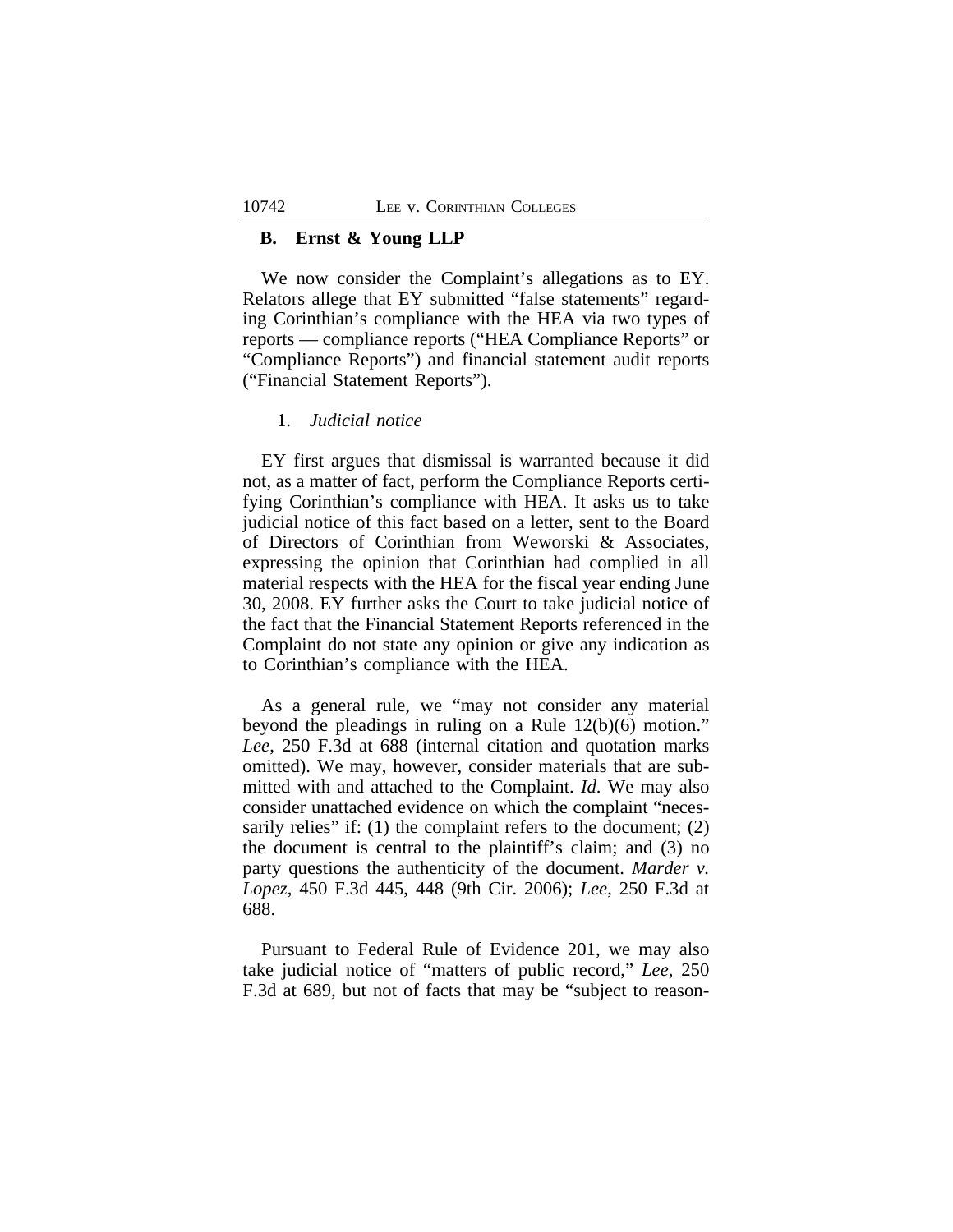able dispute." *Id*. at 689. More specifically, we may not, on the basis of evidence outside of the Complaint, take judicial notice of facts favorable to Defendants that could reasonably be disputed. *See id.* at 689-90.

Here, we can consider the *existence of* the reports identified by EY, since the Complaint expressly refers to and "necessarily relies on" them. Nonetheless, we may not, on the basis of these reports, draw inferences or take notice of facts that might reasonably be disputed. Whether EY is ultimately responsible for certifying Corinthian's compliance with HEA, and whether the Financial Reports they submitted failed accurately to reflect Corinthian's HEA-related liabilities, are open questions requiring further factual development. At the very least, they are certainly subject to "reasonable dispute." Therefore, while EY's factual assertions with respect to the reports cited in Relators' Complaint may ultimately prove true, we will not decide these disputed factual matters at this stage. Instead, we focus only on the sufficiency of Relators' allegations.

## 2. *Sufficiency of the Allegations*

In the Complaint, Relators allege that EY "falsely certified that Corinthian was in compliance with the recruiter compensation prohibitions" and "failed to perform the legally required evaluation to determine if Corinthian's recruiter compensation practices were legal." The Complaint further states that EY "issued its compliance audits and financial statement audit opinions knowing them to be false and/or in reckless disregard of the truth or falsity of the information provided to the United States." It then provides details as to the particular information that EY omitted from its financial reports. Finally, the Complaint alleges that EY "fraudulently caused the United States to pay Title IV, HEA Program funds to Corinthian by such false and fraudulent compliance audit and financial statement audit options."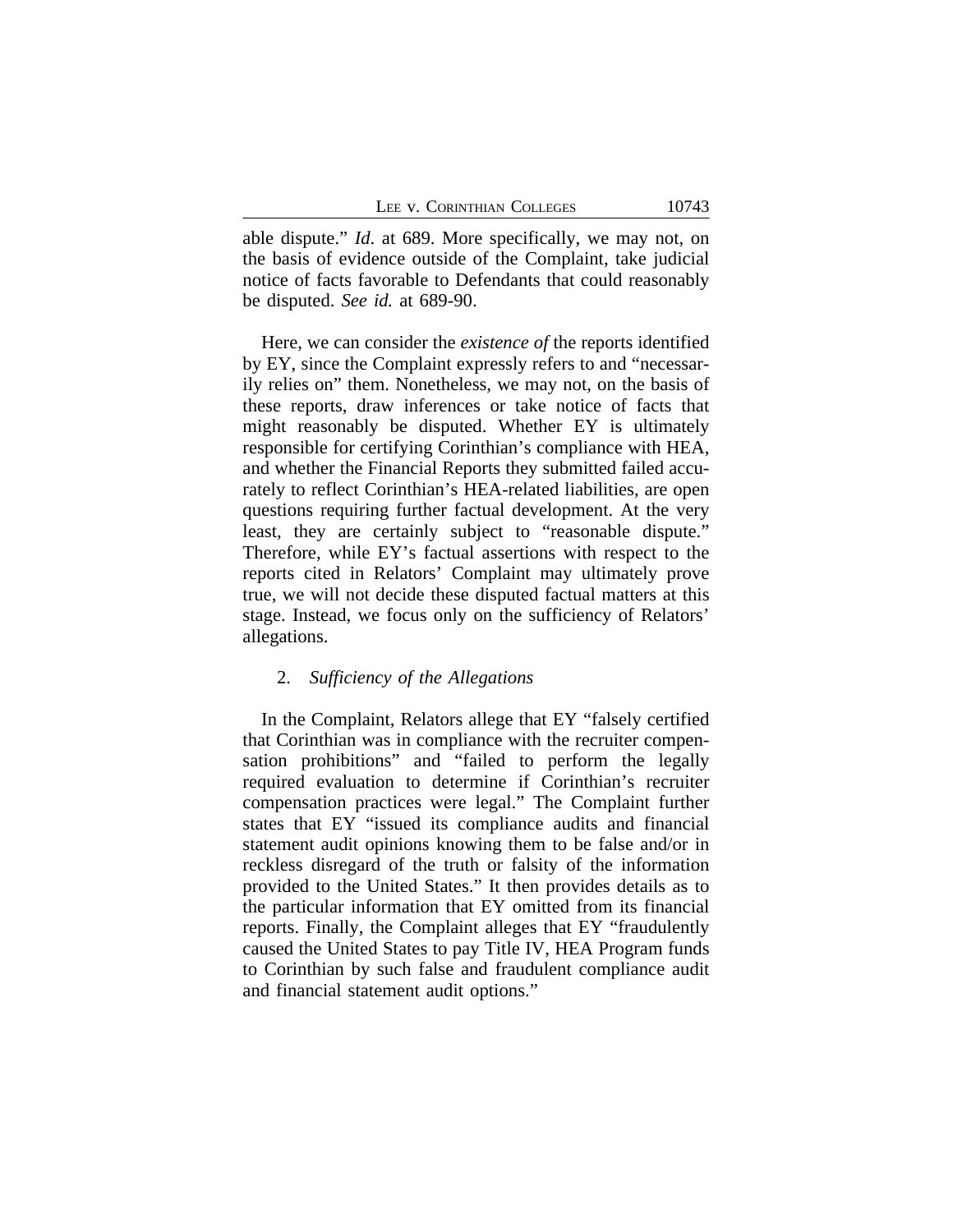#### 10744 LEE v. CORINTHIAN COLLEGES

**[17]** Assuming that the Complaint is amended to sufficiently allege that a false statement was made to the United States government, we conclude that Relators have met their burden under Rule 12(b)(6) and Rule 9(b) as to EY. Relators have alleged all four elements of the FCA with respect to the company. Moreover, citing to financial accounting standards, the Complaint provides details as to what practices are being challenged, namely the omission of information related to Corinthian's compliance with the HEA, and what practices should have been used in their place. *See In re Integrated Res. Real Estate Ltd. P'ships Sec. Litig.*, 815 F. Supp. 620, 669 (S.D.N.Y. 1993). The Complaint therefore sets forth EY's alleged fraudulent act in a "particularized manner."

**[18]** The Complaint also sufficiently alleges scienter as to EY. The Complaint expressly states that EY issued reports "knowing them to be false and/or in reckless disregard of the truth or falsity of the information provided to the United States." It additionally alleges that EY had knowledge of the amount of money Corinthian received from HEA funds and the manner in which this money was spent on recruiter compensation. These facts, taken together, support a "plausible" inference that the company acted with fraudulent intent. *Cf. Tellabs, Inc. v. Makor Issues & Rights, Ltd.*, 551 U.S. 308, 322-23 (2007) (noting that, under the heightened scienter requirements of the Private Securities Litigation Reform Act of 1995, court must consider whether all facts, considered collectively, give rise to a strong inference of scienter).

Assuming that they amend their Complaint to sufficiently allege a false statement, we conclude that Relators have sufficiently pled an FCA violation as to EY.

## **V.**

In accordance with the analysis above, we reverse the district court's 12(b)(6) dismissal as to Corinthian, the Individual